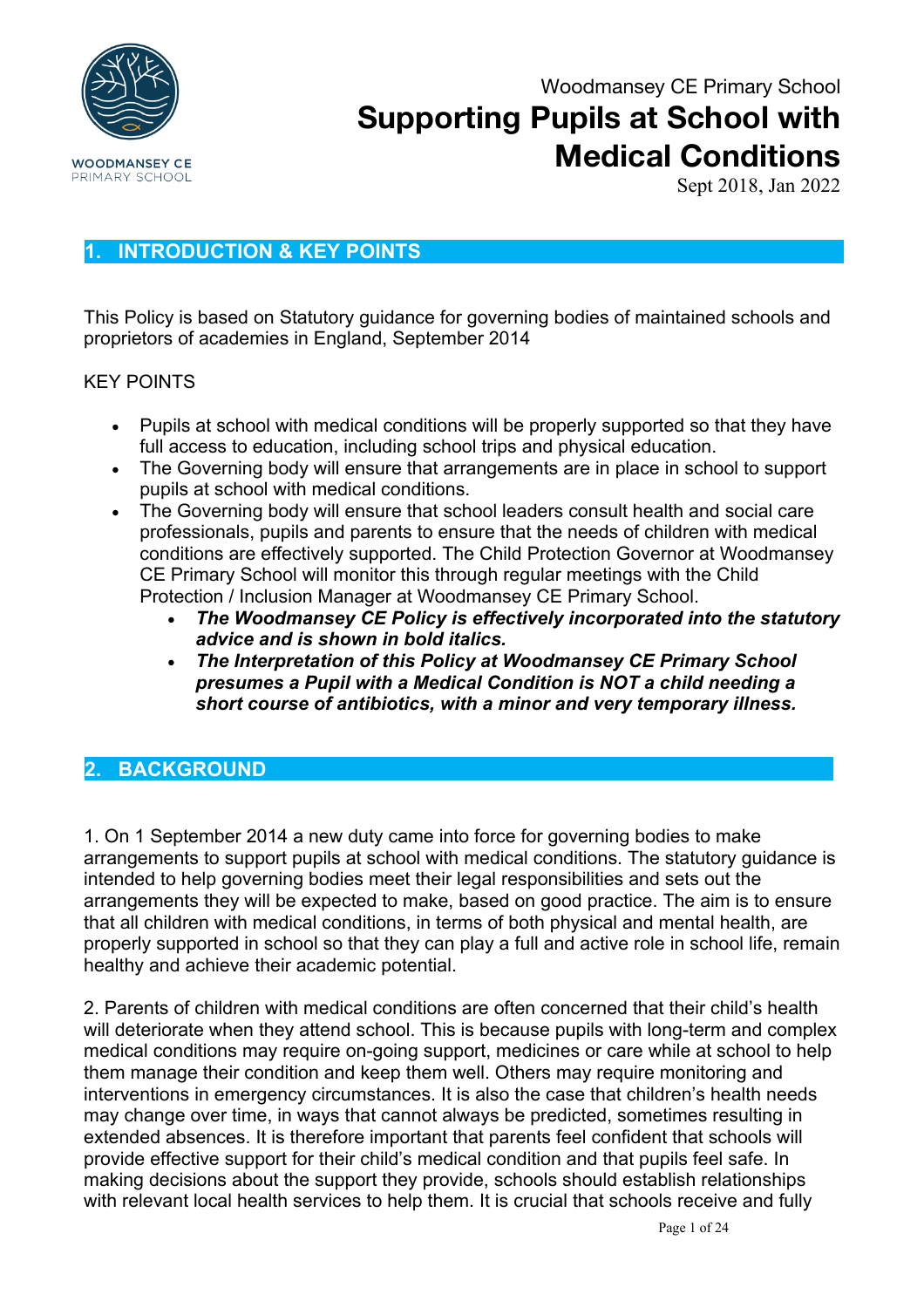

Sept 2018, Jan 2022

consider advice from healthcare professionals and listen to and value the views of parents and pupils.

3. In addition to the educational impacts, there are social and emotional implications associated with medical conditions. Children may be self-conscious about their condition and some may be bullied or develop emotional disorders such as anxiety or depression around their medical condition. In particular, long-term absences due to health problems affect children's educational attainment, impact on their ability to integrate with their peers and affect their general wellbeing and emotional health. Reintegration back into school should be properly supported so that children with medical conditions fully engage with learning and do not fall behind when they are unable to attend. Short-term and frequent absences, including those for appointments connected with a pupil's medical condition (which can often be lengthy), also need to be effectively managed and appropriate support put in place to limit the impact on the child's educational attainment and emotional and general wellbeing.

4. Some children with medical conditions may be considered to be disabled under the definition set out in the Equality Act 2010. Where this is the case governing bodies **must**  comply with their duties under that Act. Some may also have special educational needs (SEN) and may have a statement, or Education, Health and Care (EHC) plan which brings together health and social care needs, as well as their special educational provision. For children with SEN, this guidance should be read in conjunction with the Special educational needs and disability (SEND) code of practice. For pupils who have medical conditions that require EHC plans, compliance with the SEND code of practice will ensure compliance with the statutory elements of this guidance with respect to those children.

### **3. RESPONSIBILITIES OF THE GOVERNING BODY**

5. In meeting the duty to make arrangements to support pupils with medical conditions, functions can be conferred on a governor, a headteacher, a committee or other member of staff as appropriate. Help and co-operation can also be enlisted from other appropriate persons. We expect that an approach to meeting the duty will be taken in light of the statutory guidance. This will inform the school and others about what needs to be done in terms of implementation. However, the governing body, proprietor or management committee remains legally responsible and accountable for fulfilling their statutory duty.

*At Woodmansey CE Primary School the Inclusion Manager, S.E.N.D.Co and Head of School in cooperation with parents, child and other appropriate persons and agencies make the arrangements. The Designated Safeguarding Governor monitors this.*

6. **The governing body must ensure that arrangements are in place to support pupils with medical conditions. In doing so they should ensure that such children can access and enjoy the same opportunities at school as any other child.** Schools, local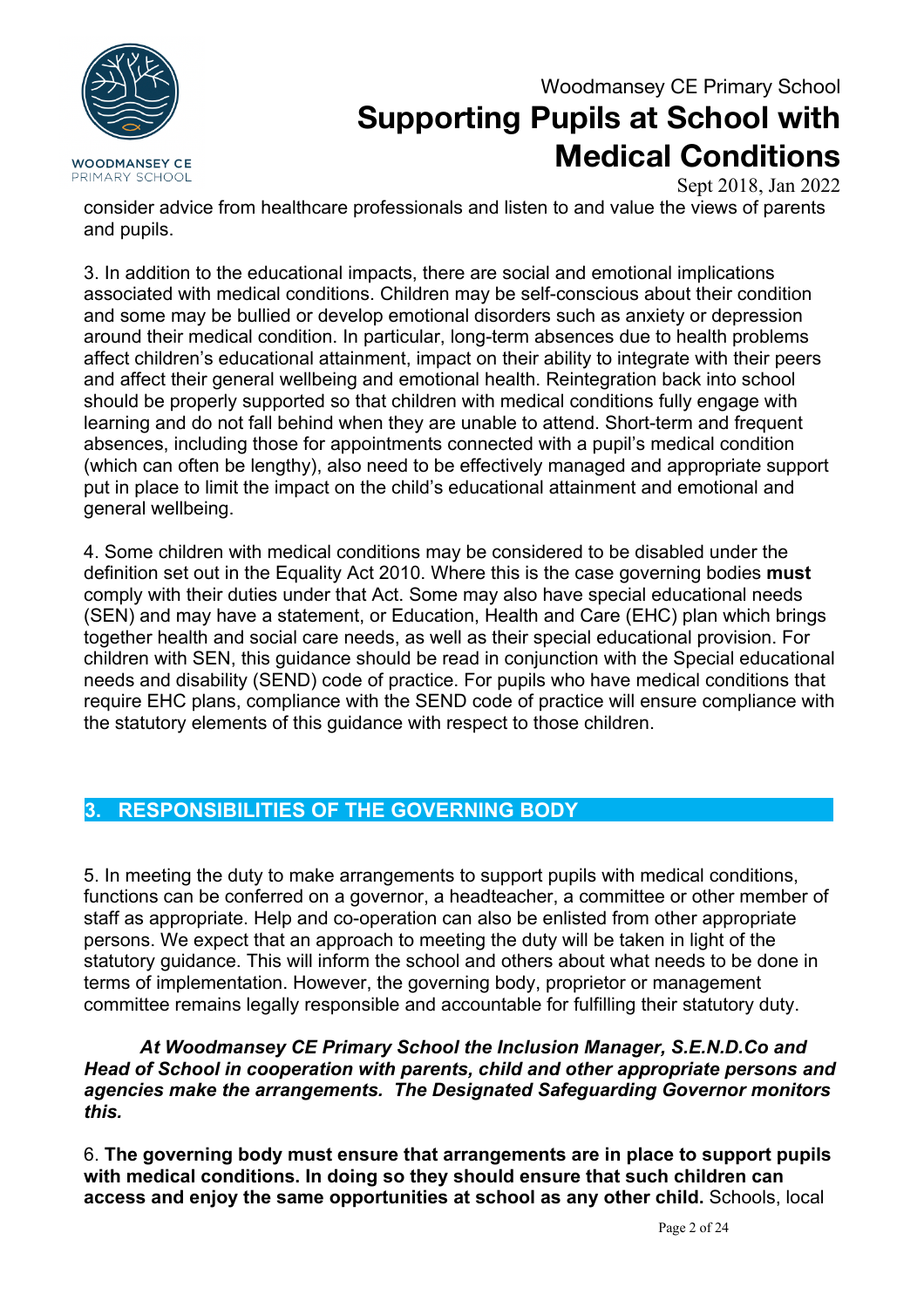

# **Supporting Pupils at School with Medical Conditions**

Sept 2018, Jan 2022

authorities, health professionals and other support services should work together to ensure that children with medical conditions receive a full education. In some cases this will require flexibility and involve, for example, programmes of study that rely on part time attendance at school in combination with alternative provision arranged by the local authority. Consideration may also be given to how children will be reintegrated back into school after periods of absence.

7. **In making their arrangements, governing bodies should take into account that many of the medical conditions that require support at school will affect quality of life and may be life-threatening. Some will be more obvious than others. Governing bodies should therefore ensure that the focus is on the needs of each individual child and how their medical condition impacts on their school life.** 

8. **The governing body should ensure that their arrangements give parents and pupils' confidence in the school's ability to provide effective support for medical conditions in school. The arrangements should show an understanding of how medical conditions impact on a child's ability to learn, as well as increase their confidence and promote self-care. They should ensure that staff are properly trained to provide the support that pupils need.** 

9. Children and young people with medical conditions are entitled to a full education and have the same rights of admission to school as other children. This means that no child with a medical condition should be denied admission or prevented from taking up a place in school because arrangements for their medical condition have not been made. However, in line with their safeguarding duties, governing bodies should ensure that pupils' health is not put at unnecessary risk from, for example, infectious diseases. They therefore do not have to accept a child in school at times where it would be detrimental to the health of that child or others to do so.

10. **Governing bodies must ensure that the arrangements they put in place are sufficient to meet their statutory responsibilities and should ensure that policies, plans, procedures and systems are properly and effectively implemented.** This aligns with their wider safeguarding duties.

11. **Governing bodies should ensure that all schools develop a policy for supporting pupils with medical conditions that is reviewed regularly and is readily accessible to parents and school staff.** In developing their policy, schools may wish to seek advice from any relevant healthcare professionals.

12. **Governing bodies should ensure that the arrangements they set up include details on how the school's policy will be implemented effectively, including a named person who has overall responsibility for policy implementation.** Details should include:

- who is responsible for ensuring that sufficient staff are suitably trained,
- a commitment that all relevant staff will be made aware of the child's condition,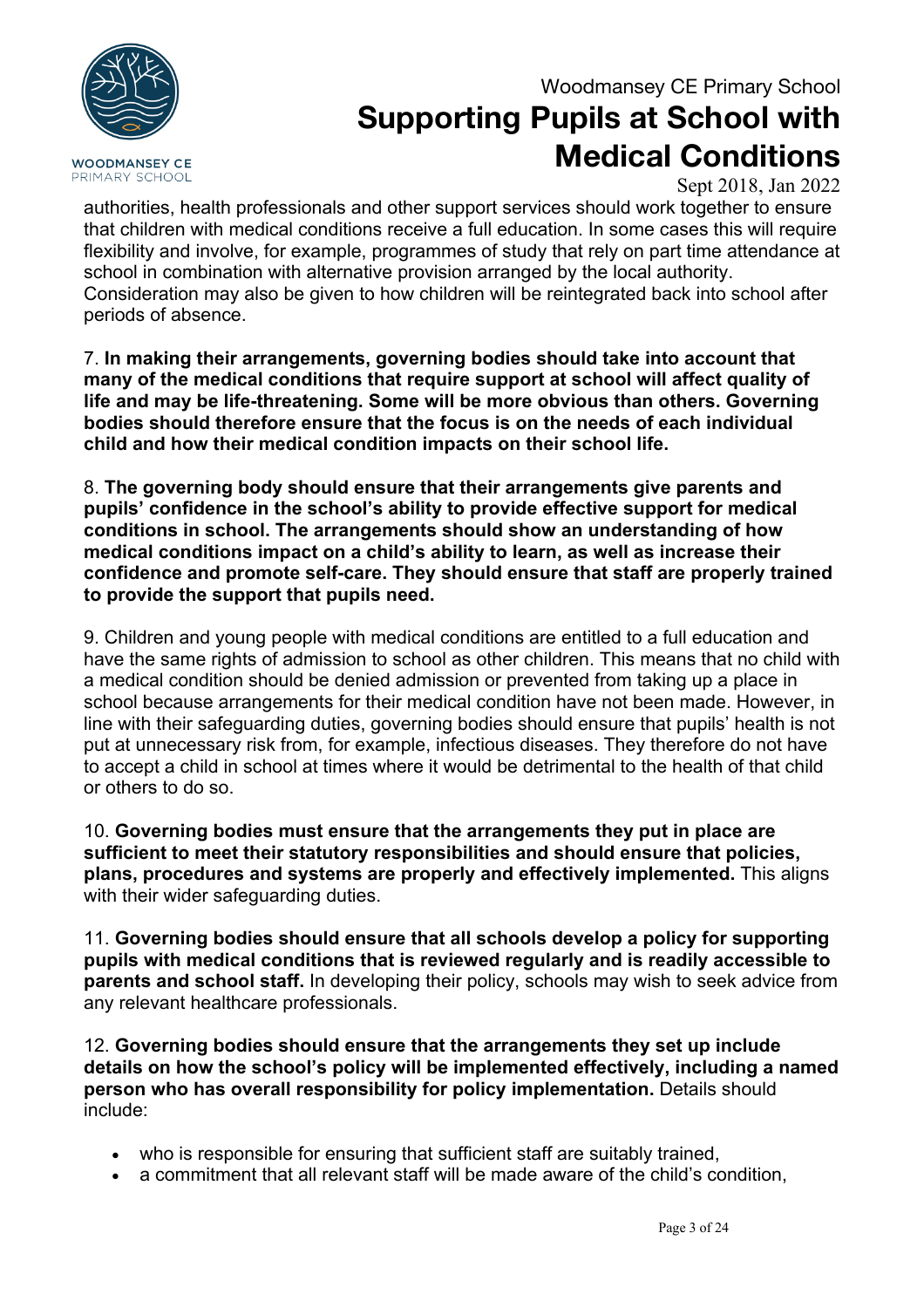

## **Supporting Pupils at School with Medical Conditions**

Sept 2018, Jan 2022

- *At Woodmansey CE Primary School, the S.E.N.D.Co and Inclusion Manager will ensure that at each stage of a child's development and change of engagement with the school (e.g. changing class) all staff, who could be called upon to understand and account for the medical needs of the child are trained in meeting the needs of the child. This would be done through a Medical Needs Meeting. This will include if relevant lunchtime, first aid, before and after school clubs staff. If appropriate, parents, the child and other agencies and health professionals will be in attendance.*
- *The meeting will be minuted through the production of a clear summary document 'Health Care Plan' (see section 5) which will be produced and included in the Medical Needs Register in each class. These are produced with photographs by the School's Admin and are signed by a parent/carer to indicate that the information is correct. On this will be listed three individuals 'experts' to whom a Supply Teacher can contact for more details.*
- *It is likely that the Medical Needs Meeting will be at least two meetings, the first of which produces the Heath Care Plan and the second engages and disseminates the procedures i.e. 'training' to relevant staff.*
- cover arrangements in case of staff absence or staff turnover to ensure someone is always available & briefing for supply teachers,
	- *A clear summary document 'Health Care Plan' is included in the Medical Needs Register in each class. The School's Admin will ensure that these are always fully up to date and that teachers are told verbally when a change has been made. On this document will be listed three individuals to whom a Supply Teacher can contact for more details. Teachers will pass on all relevant details in advance to a planned supply teacher. In the case of emergency cover, those booking such cover will have a list of all children covered by this policy and will be given essential information at the point of contact and further direct the supply teacher to one of the three named experts for full face to face instruction on arrival.*
- risk assessments for school visits, holidays, and other school activities outside of the normal timetable,
	- *At Woodmansey CE Primary School, the leader of the residential visit and the Educational Visits Coordinator are responsible for working with the S.E.N.D.Co and Inclusion Manager to ensure the appropriate staff produce the necessary Risk Assessment including the Heath Care Plan adapted for the new circumstances of a Residential Visit.*
	- *As school visits are a regular feature of life at Woodmansey CE Primary School including the attendance at Sporting Events, provision for these should be included in the original Health Care Plan.*
- monitoring of individual healthcare plans.
	- *The Inclusion/Child Protection Manager at their regular meeting will complete this. Health Care Plans will always be reviewed when a child is transferring to a new school year and a new teacher.*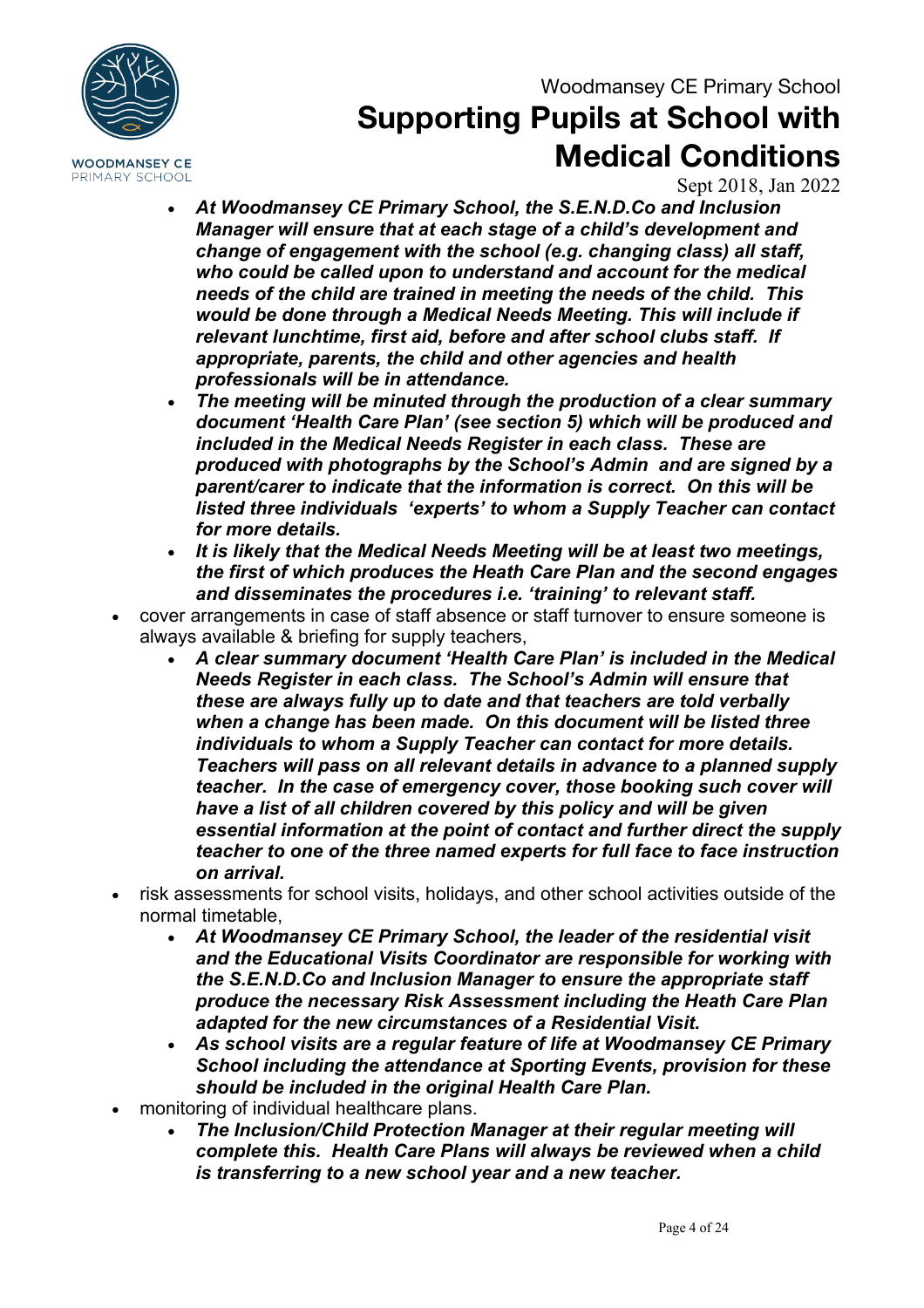

Sept 2018, Jan 2022

### **4. PROCEDURE TO BE FOLLOWED WHEN NOTIFICATION IS RECEIVED THAT A PUPIL HAS A MEDICAL CONDITION**

13. **Governing bodies should ensure that the school's policy sets out the procedures to be followed whenever a school is notified that a pupil has a medical condition.**  Procedures should also be in place to cover any transitional arrangements between schools, the process to be followed upon reintegration or when pupils' needs change, and arrangements for any staff training or support. For children starting at a new school, arrangements should be in place in time for the start of the relevant school term. In other cases, such as a new diagnosis or children moving to a new school mid-term, every effort should be made to ensure that arrangements are put in place within two weeks.

- *At Woodmansey CE Primary School on notification that a pupil has a medical condition, the Head of School will ask the S.E.N.D.Co and /or Inclusion Manager to call a Medical Needs Meeting. It will be agreed which staff and agencies will need to be at the meeting. The meeting should be arranged within two weeks and for children due to start at school in the Foundation Year as far in advance of the start date as possible. It is likely that the Medical Needs Meeting will be at least two meetings, the first of which produces the Heath Care Plan and the second engages and disseminates the procedures i.e. 'training' to relevant staff.*
- *All staff, who could be called upon to understand and account for the medical needs of the child will be trained in this meeting or a subsequent meeting regarding the needs of the child. This will include if relevant lunchtime, first aid, before and after school clubs staff. If appropriate parents, the child and other agencies. It is expected that healthcare professionals will be in attendance and will lead on the medical advice and procedures.*
- *The meeting will be minuted through the production of a clear summary document 'Health Care Plan' will be produced and included in the Medical Needs Register in each class. These are produced with photographs by the Admin PA and are signed by a parent/carer to indicate that the information is correct. On this will be listed three individuals 'experts' to whom a Supply Teacher can contact for more details.*
- *The same procedures will be followed in all circumstances such as a new diagnosis of a pupil already at school or children moving to Woodmansey CE Primary School mid-term. Similarly if the health care needs of a child change or a pupil is being reintegrated the whole process is repeated.*

14. Schools do not have to wait for a formal diagnosis before providing support to pupils. In cases where a pupil's medical condition is unclear, or where there is a difference of opinion, judgements will be needed about what support to provide based on the available evidence. This would normally involve some form of medical evidence and consultation with parents.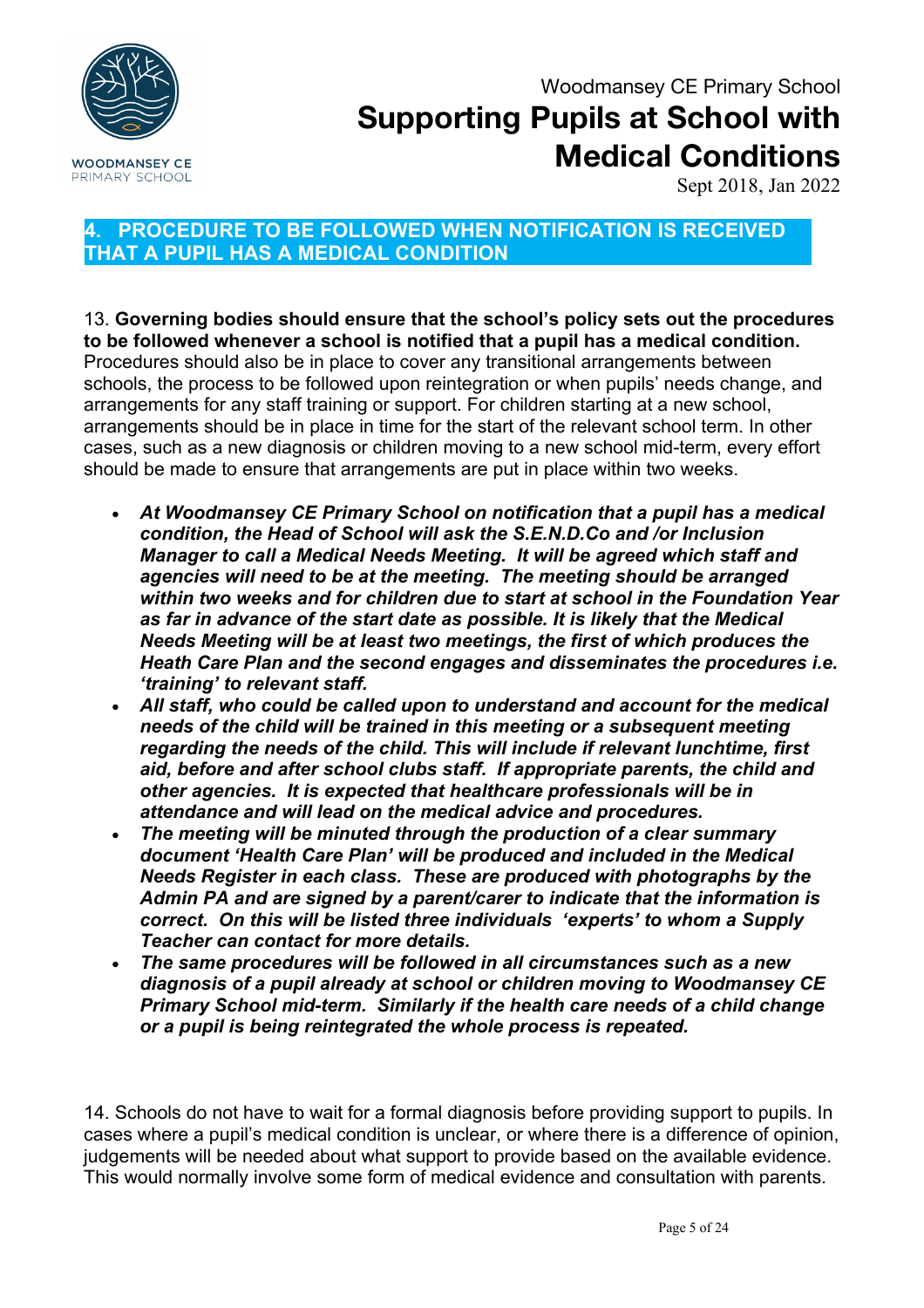**WOODMANSEY CE** PRIMARY SCHOOL

## Woodmansey CE Primary School **Supporting Pupils at School with Medical Conditions**

Sept 2018, Jan 2022

Where evidence conflicts, some degree of challenge may be necessary to ensure that the right support can be put in place.

### **5. INDIVIDUAL HEALTH CARE PLANS**

15. **Governing bodies should ensure that the school's policy covers the role of individual healthcare plans, and who is responsible for their development, in supporting pupils at school with medical conditions.** Individual healthcare plans can help to ensure that schools effectively support pupils with medical conditions. They provide clarity about what needs to be done, when and by whom. They will often be essential, such as in cases where conditions fluctuate or where there is a high risk that emergency intervention will be needed, and are likely to be helpful in the majority of other cases, especially where medical conditions are long-term and complex. However, not all children will require one. The school, healthcare professional and parent should agree, based on evidence, when a healthcare plan would be inappropriate or disproportionate. If consensus cannot be reached, the headteacher is best placed to take a final view. A flow chart for identifying and agreeing the support a child needs and developing an individual healthcare plan is provided at annex A.

16. The format of individual healthcare plans may vary to enable schools to choose whichever is the most effective for the specific needs of each pupil. They should be easily accessible to all who need to refer to them, while preserving confidentiality. Plans should not be a burden on a school, but should capture the key information and actions that are required to support the child effectively. The level of detail within plans will depend on the complexity of the child's condition and the degree of support needed. This is important because different children with the same health condition may require very different support. Where a child has SEN but does not have a statement or EHC plan, their special educational needs should be mentioned in their individual healthcare plan.

17. Individual healthcare plans (and their review) may be initiated, in consultation with the parent, by a member of school staff or a healthcare professional involved in providing care to the child. Plans should be drawn up in partnership between the school, parents, and a relevant healthcare professional, e.g. school, specialist or children's community nurse, who can best advise on the particular needs of the child. Pupils should also be involved whenever appropriate. The aim should be to capture the steps, which a school should take to help the child manage their condition and overcome any potential barriers to getting the most from their education. Partners should agree who will take the lead in writing the plan, but responsibility for ensuring it is finalised and implemented rests with the school. **The governing body should ensure that plans are reviewed at least annually, or earlier if evidence is presented that the child's needs have changed. They should be developed with the child's best interests in mind and ensure that the school assesses and manages risks to the child's education, health and social wellbeing, and minimises disruption.** Where the child has a special educational need identified in a statement or EHC plan, the individual healthcare plan should be linked to or become part of that statement or EHC plan.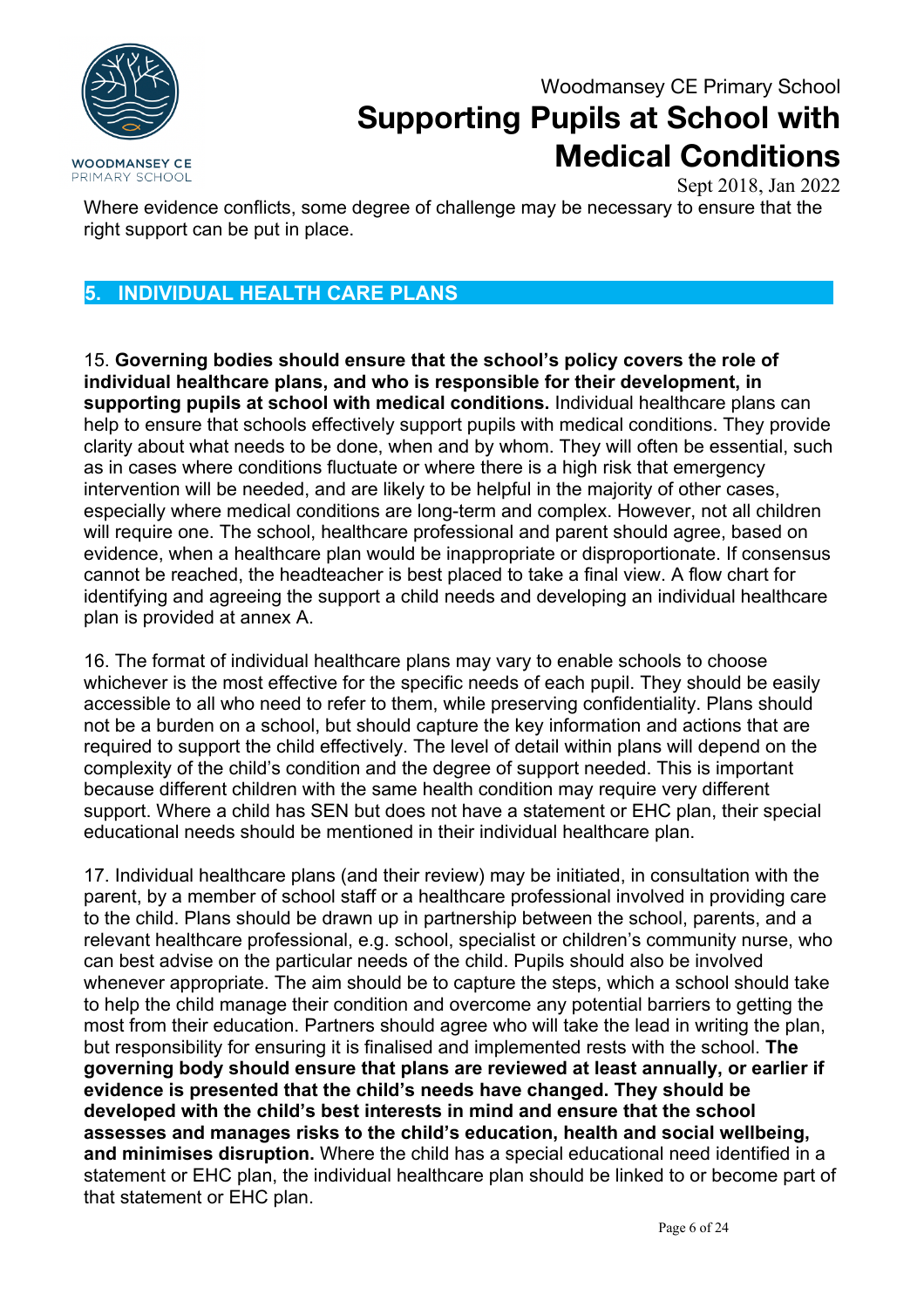

# **Supporting Pupils at School with Medical Conditions**

Sept 2018, Jan 2022

*At Woodmansey CE Primary School there will be at least one annual review at the moment of transfer from one year group to another. There will be additional reviews when there is any change to the circumstances around the medical condition or following a change in the circumstances of the school e.g. building work, new provision, staffing changes.*

18. Where a child is returning to school following a period of hospital education or alternative provision (including home tuition), schools should work with the local authority and education provider to ensure that the individual healthcare plan identifies the support the child will need to reintegrate effectively.

19. **When deciding what information should be recorded on individual healthcare plans, the governing body should consider the following:** 

- **the medical condition, its triggers, signs, symptoms and treatments;**
- **the pupil's resulting needs, including medication (dose, side effects and storage) and other treatments, time, facilities, equipment, testing, access to food and drink where this is used to manage their condition, dietary requirements and environmental issues e.g. crowded corridors, travel time between lessons;**
- **specific support for the pupil's educational, social and emotional needs – for example, how absences will be managed, requirements for extra time to complete exams, use of rest periods or additional support in catching up with lessons, counselling sessions;**
- **the level of support needed (some children will be able to take responsibility for their own health needs) including in emergencies. If a child is selfmanaging their medication, this should be clearly stated with appropriate arrangements for monitoring;**
- **who will provide this support, their training needs, expectations of their role and confirmation of proficiency to provide support for the child's medical condition from a healthcare professional; and cover arrangements for when they are unavailable;**
- **who in the school needs to be aware of the child's condition and the support required;**
- **arrangements for written permission from parents and the headteacher for medication to be administered by a member of staff, or self-administered by the pupil during school hours;**
- **separate arrangements or procedures required for school trips or other school activities outside of the normal school timetable that will ensure the child can participate, e.g. risk assessments;**
- **where confidentiality issues are raised by the parent/child, the designated individuals to be entrusted with information about the child's condition; and**
- **what to do in an emergency, including whom to contact, and contingency arrangements. Some children may have an emergency healthcare plan prepared by their lead clinician that could be used to inform development of their individual healthcare plan.**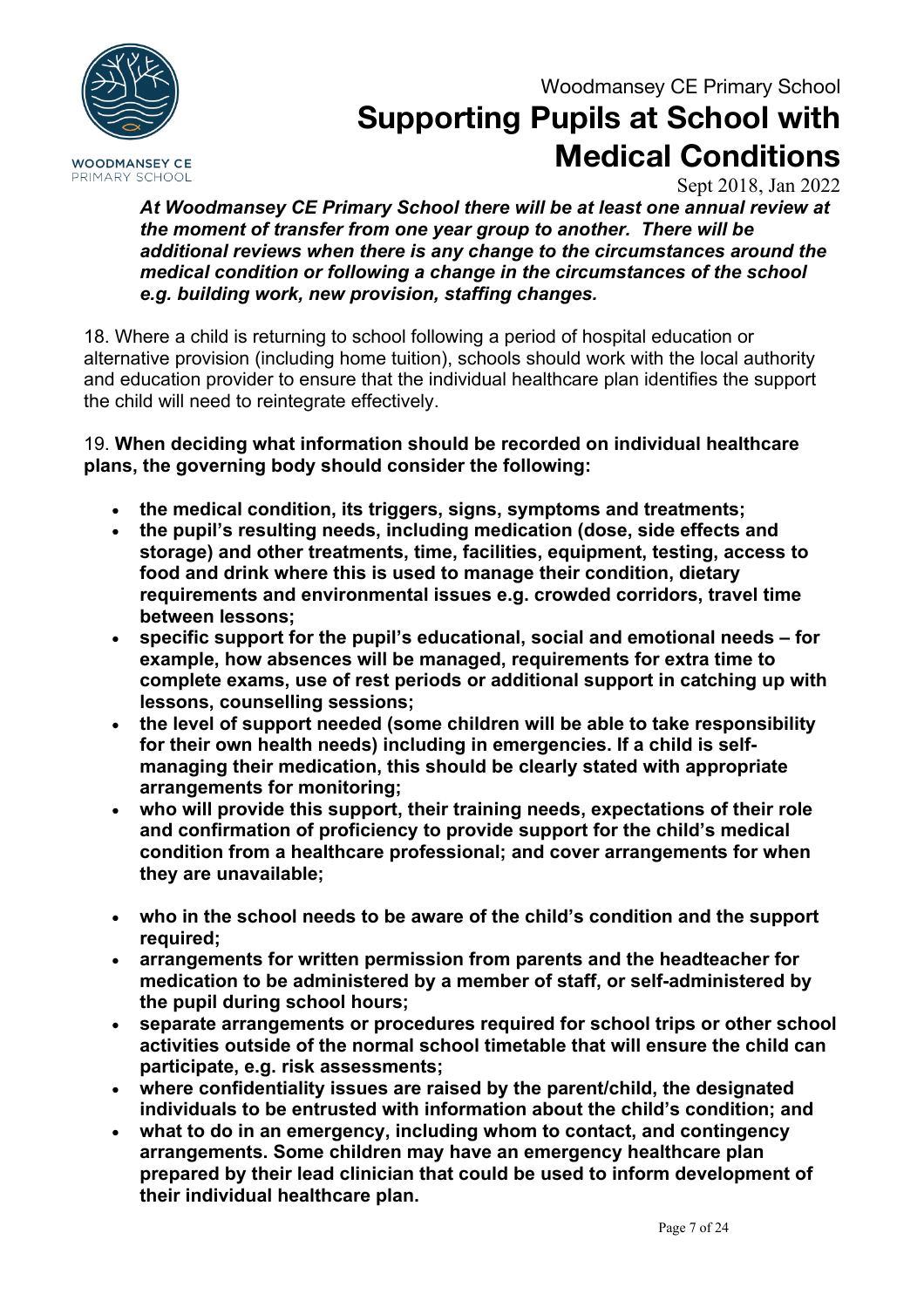

Sept 2018, Jan 2022

*Please refer to the Woodmansey CE Primary School Healthcare plan template below*

### **6. ROLES AND RESPONSIBILITIES**

#### 20. **The governing body should ensure that the school's policy clearly identifies the roles and responsibilities of all those involved in the arrangements they make to support pupils at school with medical conditions.**

21. Supporting a child with a medical condition during school hours is not the sole responsibility of one person. A school's ability to provide effective support will depend to an appreciable extent on working co-operatively with other agencies. Partnership working between school staff, healthcare professionals (and, where appropriate, social care professionals), local authorities, and parents and pupils will be critical. An essential requirement for any policy therefore will be to identify collaborative working arrangements between all those involved, showing how they will work in partnership to ensure that the needs of pupils with medical conditions are met effectively.

22. Some of the most important roles and responsibilities are listed below, but schools may additionally want to cover a wider range of people in their policy.

• **Governing bodies – must make arrangements to support pupils with medical conditions in school, including making sure that a policy for supporting pupils with medical conditions in school is developed and implemented.** They should ensure that pupils with medical conditions are supported to enable the fullest participation possible in all aspects of school life. **Governing bodies should ensure that sufficient staff have received suitable training and are competent before they take on responsibility to support children with medical conditions.** They should also ensure that any members of school staff who provide support to pupils with medical conditions are able to access information and other teaching support materials as needed.

#### *At Woodmansey CE Primary School, the above will be discussed by the Governor with responsibility for Child Protection and the Inclusion Manager at their regular meetings (minimum termly)*

• Headteachers – should ensure that their school's policy is developed and effectively implemented with partners. This includes ensuring that all staff are aware of the policy for supporting pupils with medical conditions and understand their role in its implementation. Headteachers should ensure that all staff who need to know are aware of the child's condition. They should also ensure that sufficient trained numbers of staff are available to implement the policy and deliver against all individual healthcare plans, including in contingency and emergency situations. This may involve recruiting a member of staff for this purpose. Headteachers have overall responsibility for the development of individual healthcare plans. They should also make sure that school staff are appropriately insured and are aware that they are insured to support pupils in this way. They should contact the school nursing service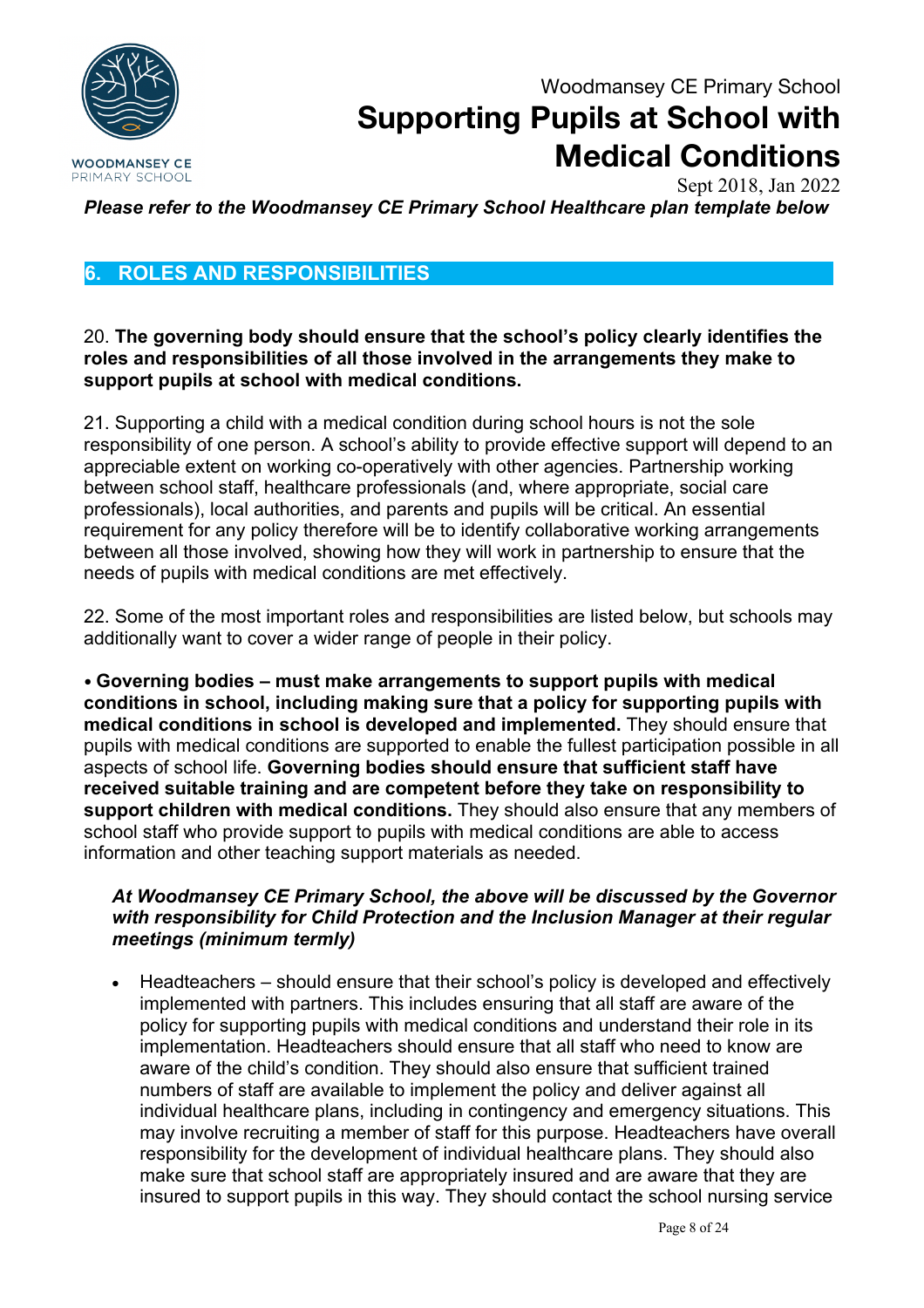



# **Supporting Pupils at School with Medical Conditions**

Sept 2018, Jan 2022

in the case of any child who has a medical condition that may require support at school, but who has not yet been brought to the attention of the school nurse.

- School staff any member of school staff may be asked to provide support to pupils with medical conditions, including the administering of medicines, although they cannot be required to do so. Although administering medicines is not part of teachers' professional duties, they should take into account the needs of pupils with medical conditions that they teach. School staff should receive sufficient and suitable training and achieve the necessary level of competency before they take on responsibility to support children with medical conditions. Any member of school staff should know what to do and respond accordingly when they become aware that a pupil with a medical condition needs help.
- School nurses every school has access to school nursing services. They are responsible for notifying the school when a child has been identified as having a medical condition, which will require support in school. Wherever possible, they should do this before the child starts at the school. They would not usually have an extensive role in ensuring that schools are taking appropriate steps to support children with medical conditions, but may support staff on implementing a child's individual healthcare plan and provide advice and liaison, for example on training. School nurses can liaise with lead clinicians locally on appropriate support for the child and associated staff training needs - for example, there are good models of local specialist nursing teams offering training to local school staff, hosted by a local school. Community nursing teams will also be a valuable potential resource for a school seeking advice and support in relation to children with a medical condition. See also paragraphs 23 to 31 below about training for school staff.
- Other healthcare professionals, including GPs and paediatricians should notify the school nurse when a child has been identified as having a medical condition that will require support at school. They may provide advice on developing healthcare plans. Specialist local health teams may be able to provide support in schools for children with particular conditions (e.g. asthma, diabetes, epilepsy).
- Pupils with medical conditions will often be best placed to provide information about how their condition affects them. They should be fully involved in discussions about their medical support needs and contribute as much as possible to the development of, and comply with, their individual healthcare plan. Other pupils will often be sensitive to the needs of those with medical conditions.
- Parents should provide the school with sufficient and up-to-date information about their child's medical needs. They may in some cases be the first to notify the school that their child has a medical condition. Parents are key partners and should be involved in the development and review of their child's individual healthcare plan, and may be involved in its drafting. They should carry out any action they have agreed to as part of its implementation, e.g. provide medicines and equipment and ensure they or another nominated adult are contactable at all times.
- Local authorities are commissioners of school nurses for maintained schools and academies. Under Section 10 of the Children Act 2004, they have a duty to promote co-operation between relevant partners such as governing bodies of maintained schools, proprietors of academies, clinical commissioning groups and NHS England, with a view to improving the wellbeing of children with regard to their physical and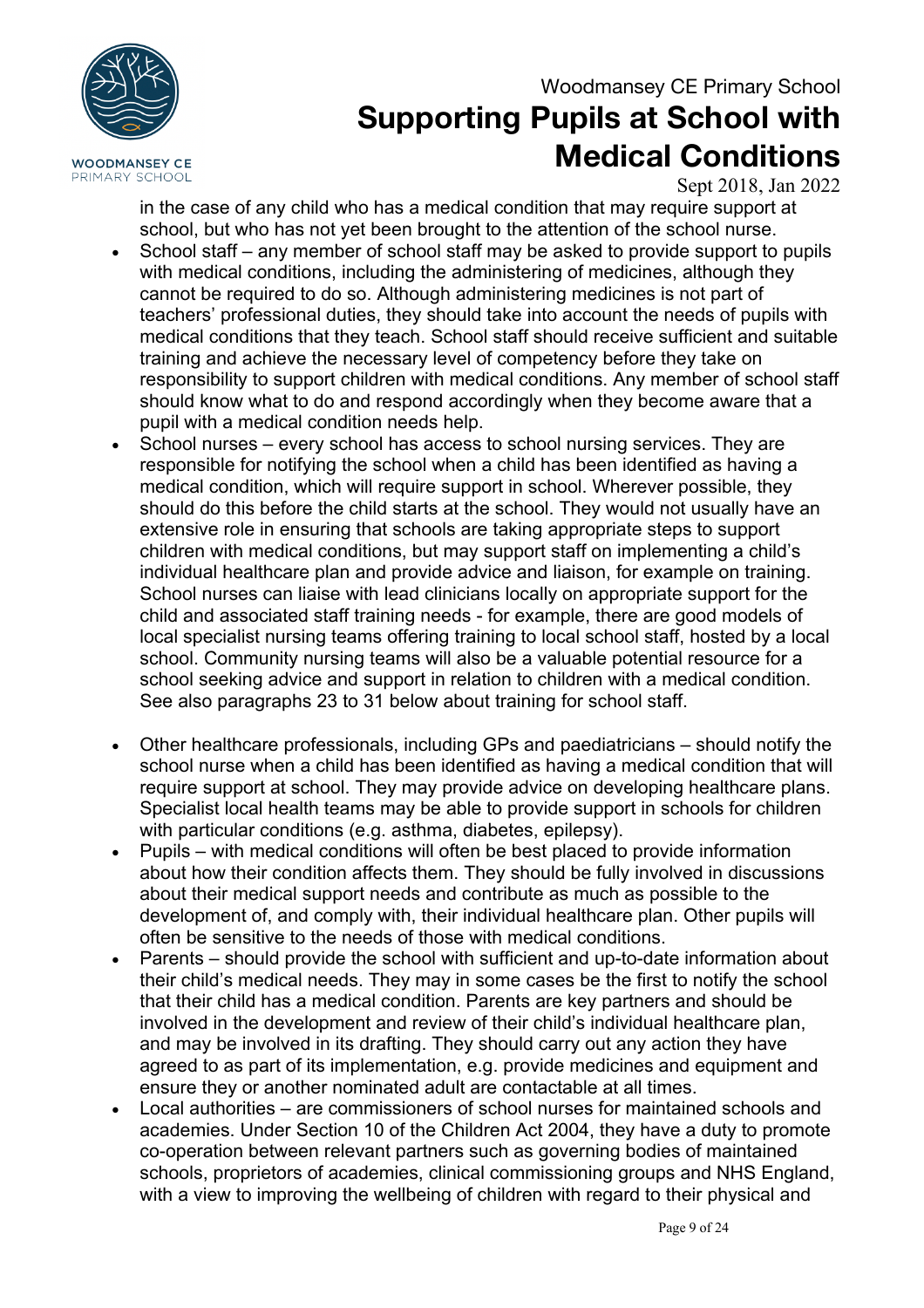

Sept 2018, Jan 2022

mental health, and their education, training and recreation. Local authorities should provide support, advice and guidance, including suitable training for school staff, to ensure that the support specified within individual healthcare plans can be delivered effectively. Local authorities should work with schools to support pupils with medical conditions to attend full time. Where pupils would not receive a suitable education in a mainstream school because of their health needs, the local authority has a duty to make other arrangements. Statutory guidance for local authorities sets out that they should be ready to make arrangements under this duty when it is clear that a child will be away from school for 15 days or more because of health needs (whether consecutive or cumulative across the school year).

Providers of health services – should co-operate with schools that are supporting children with a medical condition, including appropriate communication, liaison with school nurses and other healthcare professionals such as specialist and children's community nurses, as well as participating in locally developed outreach and training. Health services can provide valuable support, information, advice and guidance to schools, and their staff, to support children with medical conditions at school.

- Clinical commissioning groups (CCGs) commission other healthcare professionals such as specialist nurses. They should ensure that commissioning is responsive to children's needs, and that health services are able to co-operate with schools supporting children with medical conditions. They have a reciprocal duty to cooperate under Section 10 of the Children Act 2004 (as described above for local authorities). Clinical commissioning groups should be responsive to local authorities and schools seeking to strengthen links between health services and schools, and consider how to encourage health services in providing support and advice (and can help with any potential issues or obstacles in relation to this). The local Health and Wellbeing Board will also provide a forum for local authorities and CCGs to consider with other partners, including locally elected representatives, how to strengthen links between education, health and care settings.
- Ofsted their inspection framework places a clear emphasis on meeting the needs of disabled children and pupils with SEN, and considering the quality of teaching and the progress made by these pupils. Inspectors are already briefed to consider the needs of pupils with chronic or long-term medical conditions alongside these groups and to report on how well their needs are being met. Schools are expected to have a policy dealing with medical needs and to be able to demonstrate that this is implemented effectively.

### **7. STAFF TRAINING AND SUPPORT**

23. **Governing bodies should ensure that the school's policy sets out clearly how staff will be supported in carrying out their role to support pupils with medical conditions, and how this will be reviewed. This should specify how training needs are assessed, and how and by whom training will be commissioned and provided.**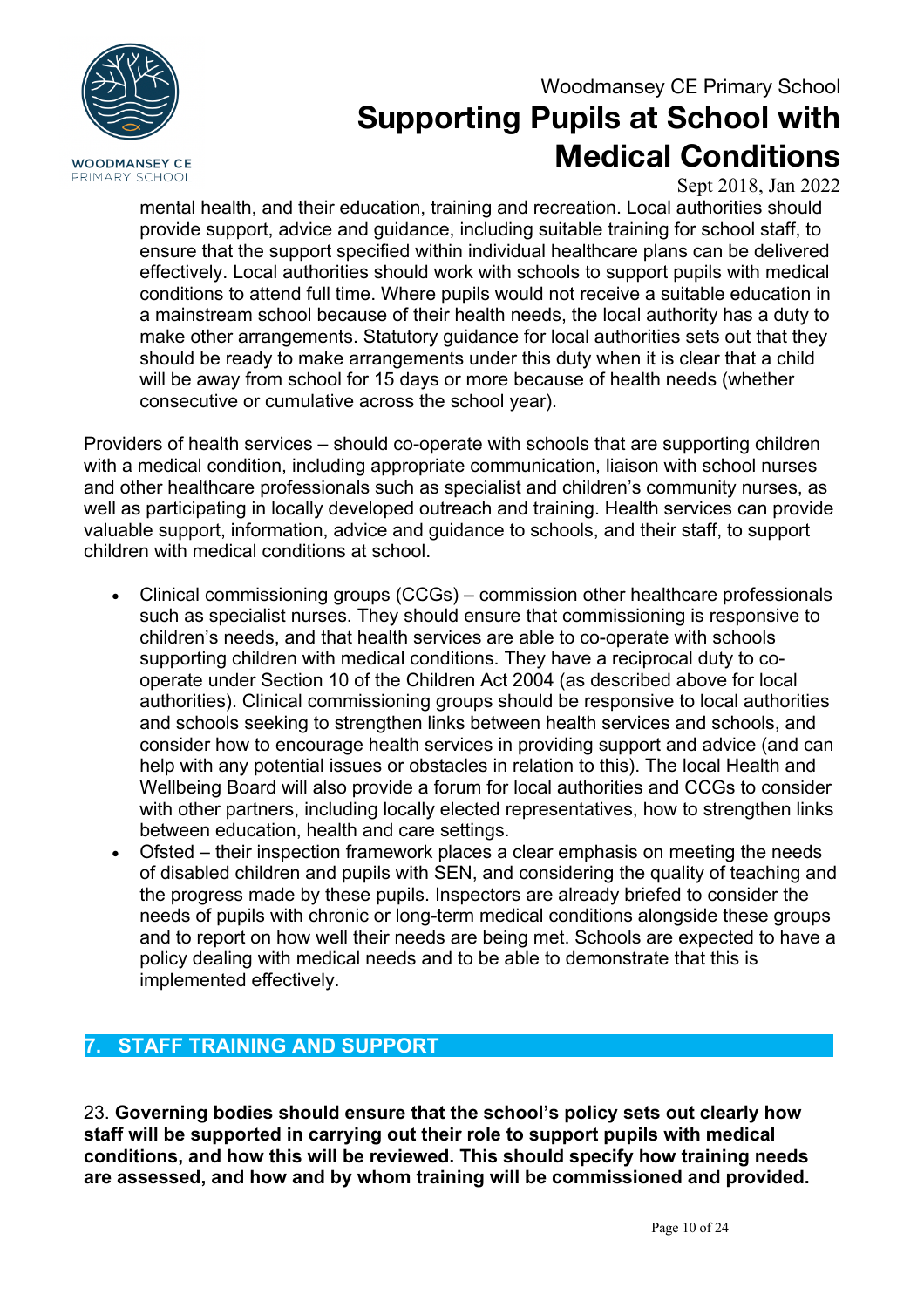

# **Supporting Pupils at School with Medical Conditions**

Sept 2018, Jan 2022

24. **The school's policy should be clear that any member of school staff providing support to a pupil with medical needs should have received suitable training.** This should have been identified during the development or review of individual healthcare plans. Some staff may already have some knowledge of the specific support needed by a child with a medical condition and so extensive training may not be required. Staff who provide support to pupils with medical conditions should be included in meetings where this is discussed.

25. The relevant healthcare professional should normally lead on identifying and agreeing with the school the type and level of training required, and how this can be obtained. Schools may choose to arrange training themselves and should ensure this remains up-todate.

26. Training should be sufficient to ensure that staff are competent and have confidence in their ability to support pupils with medical conditions, and to fulfil the requirements as set out in individual healthcare plans. They will need an understanding of the specific medical conditions they are being asked to deal with, their implications and preventative measures.

- *At Woodmansey CE Primary School on notification that a pupil has a medical condition the Head Teacher will ask the S.E.N.D.Co and /or Inclusion Manager to call a Medical Needs Meeting. It will be agreed which staff and agencies will need to be at the meeting. The meeting should be arranged within two weeks and for children due to start at school in the Foundation Year as far in advance of the start date as possible. It is likely that the Medical Needs Meeting will be at least two meetings, the first of which produces the Heath Care Plan and the second engages and disseminates the procedures i.e. 'training' to relevant staff.*
- *All staff, who could be called upon to understand and account for the medical needs of the child will be trained in this meeting or a subsequent meeting regarding the needs of the child. This will include if relevant lunchtime, first aid, before and after school clubs staff. If appropriate parents, the child and other agencies. It is expected that healthcare professionals will be in attendance and will lead on the medical advice and procedures.*
- *The meeting will be minuted through the production of a clear summary document 'Health Care Plan' which will be produced and included in the Medical Needs Register in each class. These are produced with photographs by the Admin PA and are signed by a parent/carer to indicate that the information is correct. On this will be listed three individuals 'experts' to whom a Supply Teacher can contact for more details.*
- *The same procedures will be followed in all circumstances such as a new diagnosis of a pupil already at school or children moving to Woodmansey CE Primary School mid-term. Similarly if the health care needs of a child change or a pupil is being reintegrated the whole process is repeated.*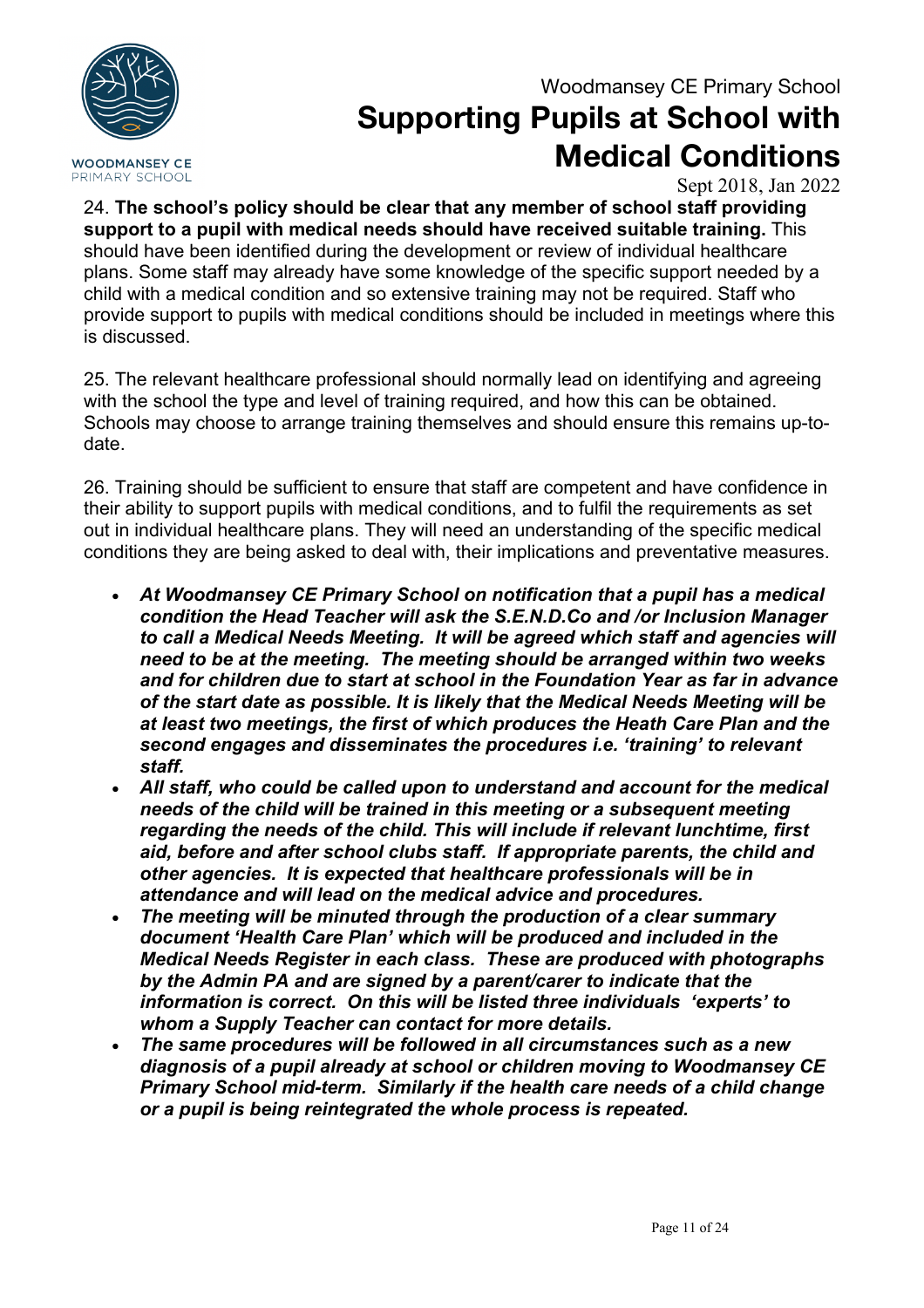

# **Supporting Pupils at School with Medical Conditions**

Sept 2018, Jan 2022

27. **Staff must not give prescription medicines or undertake healthcare procedures without appropriate training (updated to reflect any individual healthcare plans).** In some cases, written instructions from the parent or on the medication container dispensed by the pharmacist may be considered sufficient, but ultimately this is for the school to decide, having taken into consideration the training requirements as specified in pupils' individual health care plans. A first-aid certificate does not constitute appropriate training in supporting children with medical conditions.

*At Woodmansey CE Primary School the Healthcare Plan will direct all the administration of medicines. Any administration will be by a named person(s) and will be fully recorded. It will always be preceded by signed parental agreement and description of dosage etc. The named person will be appropriate to the task because the named person will have received training in the task.*

28. Healthcare professionals, including the school nurse, can provide confirmation of the proficiency of staff in a medical procedure, or in providing medication.

29. The school's policy should additionally set out arrangements for whole school awareness training so that all staff are aware of the school's policy for supporting pupils with medical conditions and their role in implementing that policy. Induction arrangements for new staff should be included. The relevant healthcare professional should be able to advise on training that will help ensure that all medical conditions affecting pupils in the school are understood fully. This includes preventative and emergency measures so that staff can recognise and act quickly when a problem occurs.

#### *At Woodmansey CE Primary School the induction package for all staff and volunteers covers all aspects of this policy. There is an annual review for all staff.*

30. The family of a child will often be key in providing relevant information to school staff about how their child's needs can be met, and parents should be asked for their views. They should provide specific advice, but should not be the sole trainer.

#### *At Woodmansey CE Primary School, parents/carers will always be taken into account at a Medical Needs Meeting. Parents will be asked to sign a Health Care Plan confirming their approval.*

31. Governing bodies should consider providing details of continuing professional development provision opportunities.

### **8. THE CHILD'S ROLE IN MANAGING THEIR OWN MEDICAL NEEDS**

32. **Governing bodies should ensure that the school's policy covers arrangements for children who are competent to manage their own health needs and medicines.**  After discussion with parents, children who are competent should be encouraged to take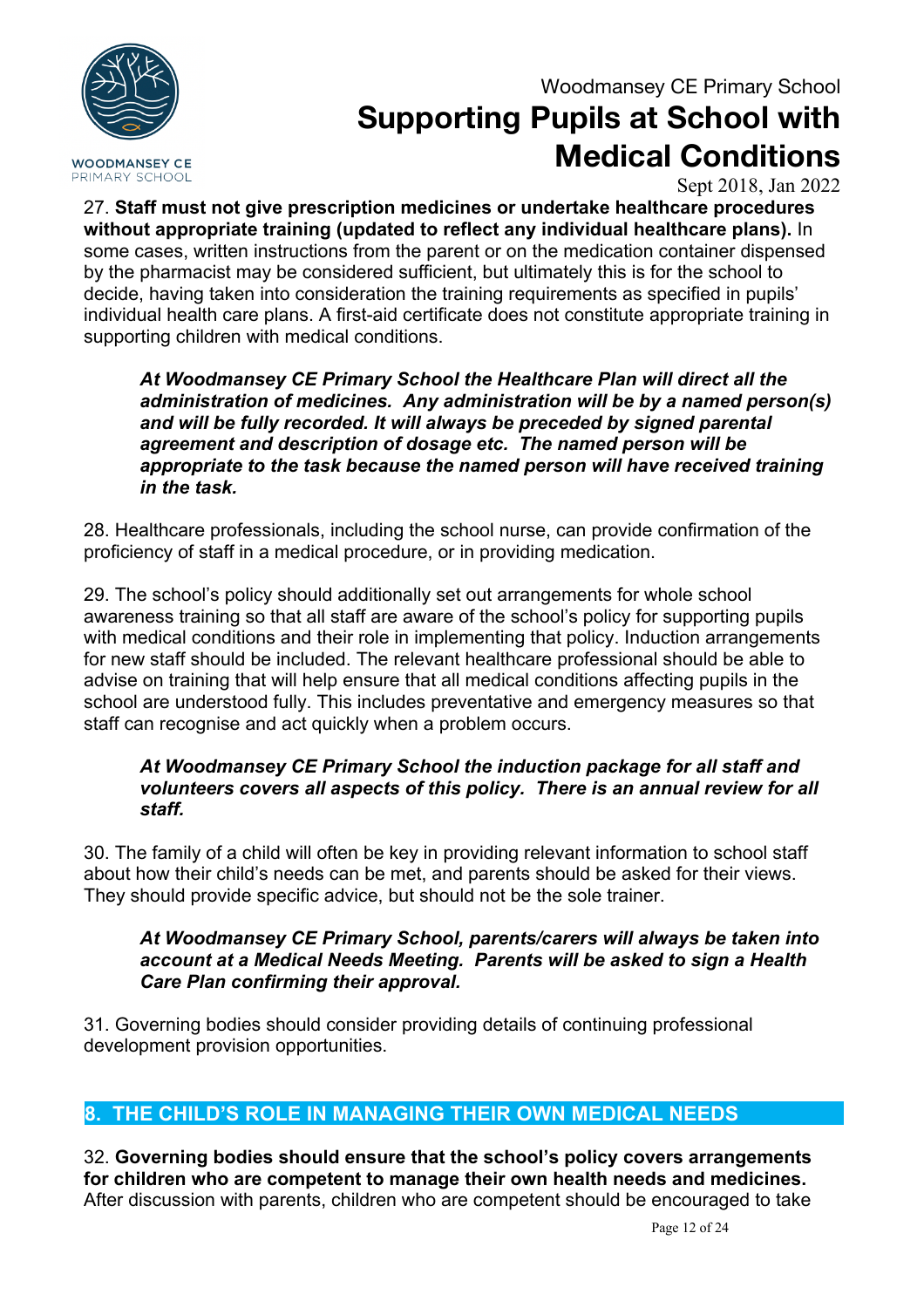

## **Supporting Pupils at School with Medical Conditions**

Sept 2018, Jan 2022

responsibility for managing their own medicines and procedures. This should be reflected within individual healthcare plans.

#### • *This is Woodmansey CE Primary School Policy but is expected to be only appropriate for our oldest pupils in rare circumstances.*

33. Wherever possible, children should be allowed to carry their own medicines and relevant devices or should be able to access their medicines for self-medication quickly and easily. Children who can take their medicines themselves or manage procedures may require an appropriate level of supervision. If it is not appropriate for a child to self- manage, then relevant staff should help to administer medicines and manage procedures for them.

#### *Generally the above would not be seen as being appropriate for Primary School pupils, though it is acknowledged that in exceptional circumstances this could be facilitated in a safe area away from other children.*

34. If a child refuses to take medicine or carry out a necessary procedure, staff should not force them to do so, but follow the procedure agreed in the individual healthcare plan. Parents should be informed so that alternative options can be considered.

#### *At Woodmansey CE Primary School if a child refused to take a medicine, parents would be contacted immediately for their advice and decision.*

### **9. MANAGING MEDICINES ON SCHOOL PREMISES**

35. **The governing body should ensure that the school's policy is clear about the procedures to be followed for managing medicines.** Although schools may already have such procedures in place, they should reflect the following details:

- medicines should only be administered at school when it would be detrimental to a child's health or school attendance not to do so
	- *This is Woodmansey CE Primary School Policy*
- no child under 16 should be given prescription or non-prescription medicines without their parent's written consent
	- *This is Woodmansey CE Primary School Policy*
- – except in exceptional circumstances where the medicine has been prescribed to the child without the knowledge of the parents. In such cases, every effort should be made to encourage the child or young person to involve their parents while respecting their right to confidentiality. Schools should set out the circumstances in which non-prescription medicines may be administered
	- *This is not possible at a Primary School. The adult with legal responsibility would know of a prescribed medicine.*
	- *The school will not administer non-prescription medicines without parental consent. The only exception may be the use of an asthma*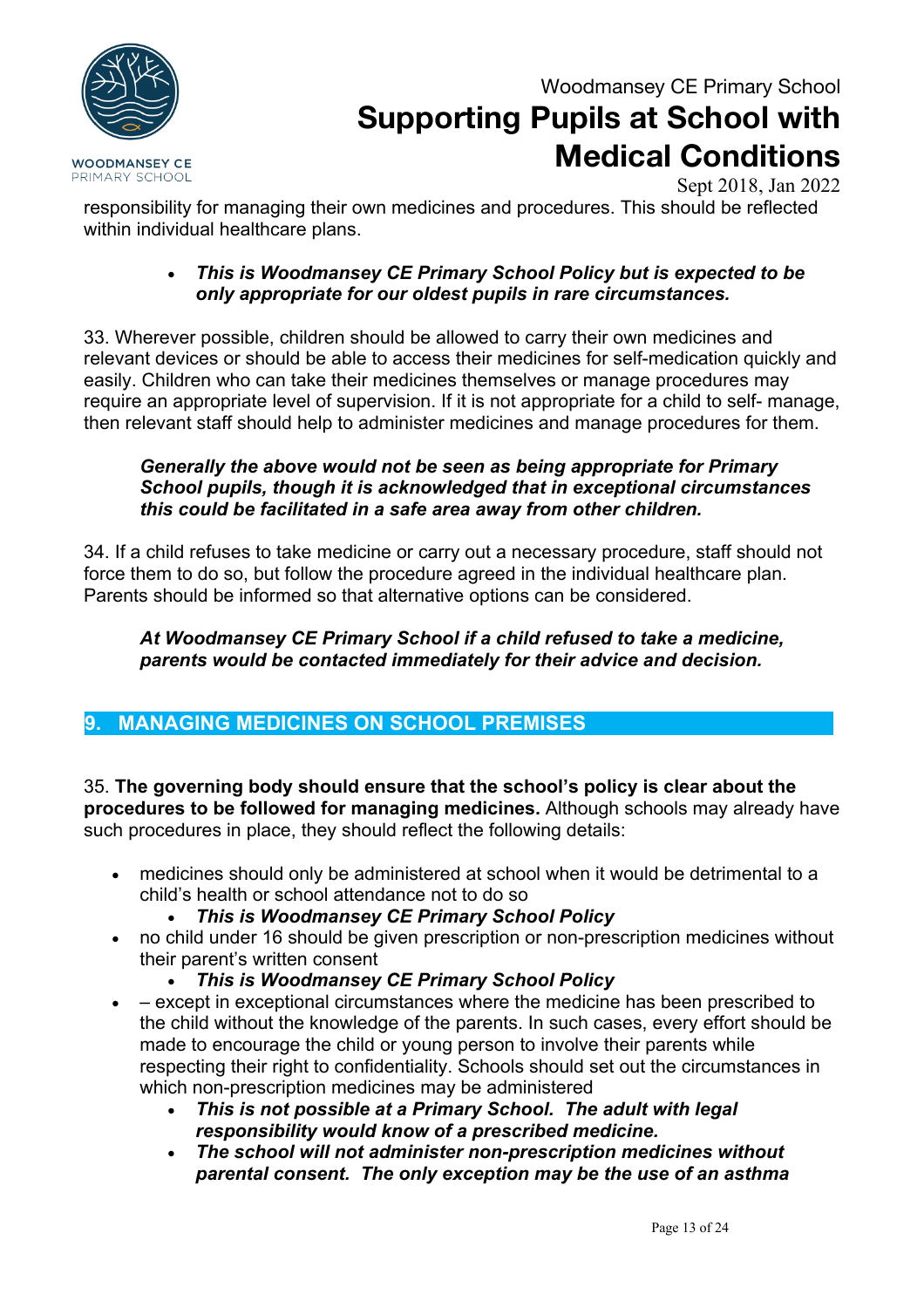

## **Supporting Pupils at School with Medical Conditions**

Sept 2018, Jan 2022

#### *inhaler in a situation deemed to be an emergency by a qualified first aider.*

- a child under 16 should never be given medicine containing aspirin unless prescribed by a doctor. Medication, e.g. for pain relief, should never be administered without first checking maximum dosages and when the previous dose was taken. Parents should be informed
	- *The only occasion where pain relief medication would be administered is on a residential Visit. In order to administer 'Calpol' pre approval is gained from the parent prior to the visit.*
- where clinically possible, medicines should be prescribed in dose frequencies which enable them to be taken outside school hours
	- *This is the first request made by Woodmansey CE Primary School to parents when a request is received to administer medicines.*
- schools should only accept prescribed medicines that are in-date, labelled, provided in the original container as dispensed by a pharmacist and include instructions for administration, dosage and storage. The exception to this is insulin which must still be in date, but will generally be available to schools inside an insulin pen or a pump, rather than in its original container
	- *This is Woodmansey CE Primary School Policy*
- all medicines should be stored safely. Children should know where their medicines are at all times and be able to access them immediately. Where relevant, they should know who holds the key to the storage facility. Medicines and devices such as asthma inhalers, blood glucose testing meters and adrenaline pens should be always readily available to children and not locked away. This is particularly important to consider when outside of school premises, e.g. on school trips
	- *This is Woodmansey CE Primary School Policy. All medicines\* are stored in year group bagsin the staff room. They are under the management of the Lead First Aider. They are not actually locked away to ensure immediate access, but they are stored in the one area of the school where children do not enter unaccompanied.*
	- *\* The exceptions are medicines and inhalers, which are required to be worn by the pupil.*
- a child who has been prescribed a controlled drug may legally have it in their possession if they are competent to do so, but passing it to another child for use is an offence. Monitoring arrangements may be necessary. Schools should otherwise keep controlled drugs that have been prescribed for a pupil securely stored in a nonportable container and only named staff should have access. Controlled drugs should be easily accessible in an emergency. A record should be kept of any doses used and the amount of the controlled drug held in school
	- *The above is noted but is highly unlikely at Woodmansey CE Primary School.*
- school staff may administer a controlled drug to the child for whom it has been prescribed. Staff administering medicines should do so in accordance with the prescriber's instructions. Schools should keep a record of all medicines administered to individual children, stating what, how and how much was administered, when and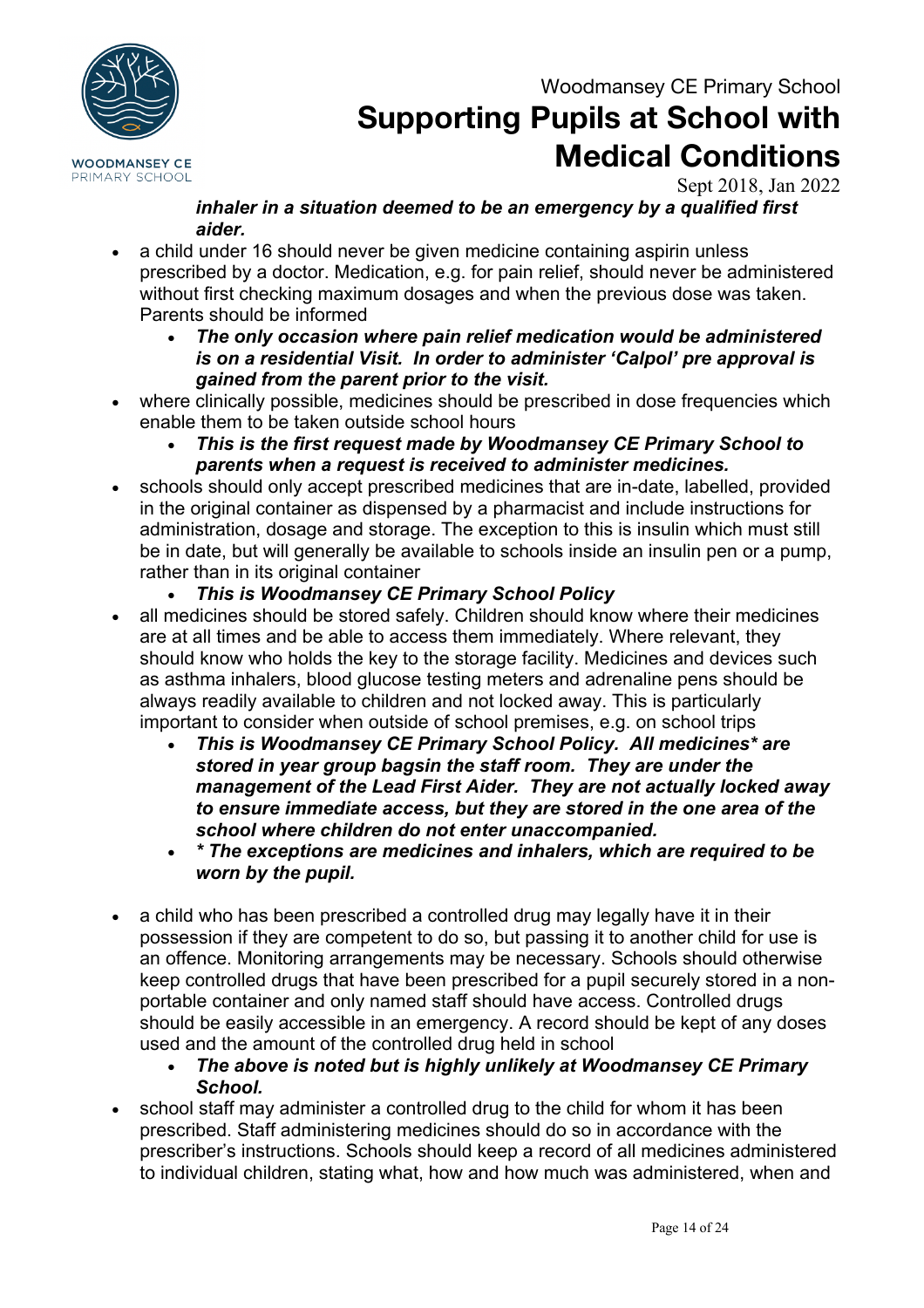

# **Supporting Pupils at School with Medical Conditions**

Sept 2018, Jan 2022

by whom. Any side effects of the medication to be administered at school should be noted

- *The above is noted but is highly unlikely at Woodmansey CE Primary School.*
- when no longer required, medicines should be returned to the parent to arrange for safe disposal. Sharps boxes should always be used for the disposal of needles and other sharps
	- *This is Woodmansey CE Primary School Policy.*

### **10. RECORD KEEPING**

36. **Governing bodies should ensure that written records are kept of all medicines administered to children.** Records offer protection to staff and children and provide evidence that agreed procedures have been followed. Parents should be informed if their child has been unwell at school.

*At Woodmansey CE Primary School, use of centrally held Asthma Inhalers is recorded and information is available to parents.*

*The administration of ALL other medicines is ALWAYS recorded through a child's individual health pack. The authorisation and procedures for the administration of medicine is agreed in advance between the school and the person(s) administering the medicine. Parents can view the evidence.*

*Parents are requested to collect out of date or unused or no longer required medicine from the school.*

*If a child has received a bump to the head a parent is automatically informed by text message.*

*If a child is unwell a parent is contacted by telephone and action agreed. This may include the child staying at school but being monitored.*

*If a child says that he or she is unwell but appears to be well enough to stay at school, a parent will be contacted by telephone, but not necessarily expected to come to school.*

### **11. EMERGENCY PROCEDURES**

37. **Governing bodies should ensure that the school's policy sets out what should happen in an emergency situation.** As part of general risk management processes, all schools should have arrangements in place for dealing with emergencies for all school activities wherever they take place, including on school trips within and outside the UK.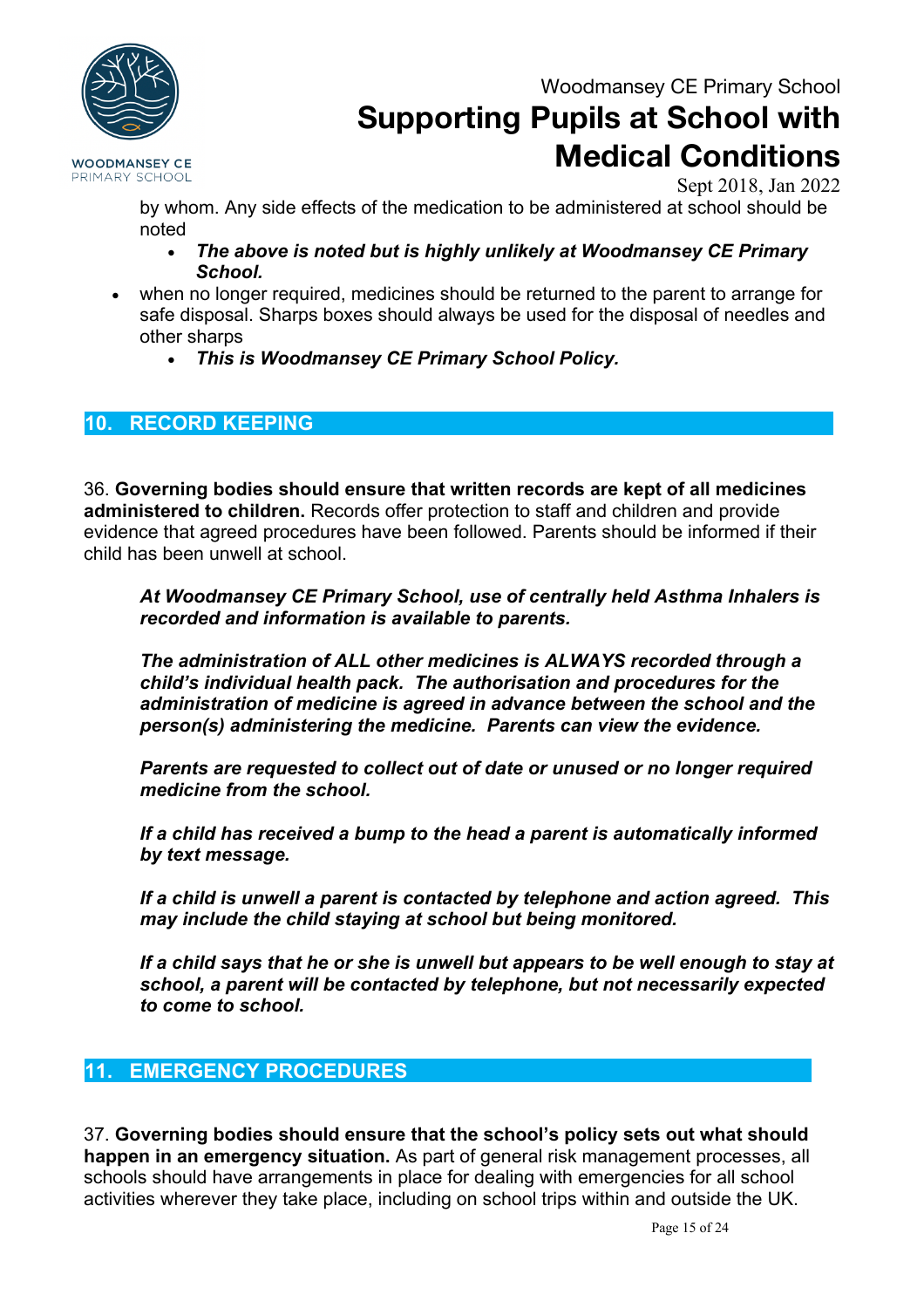

## **Supporting Pupils at School with Medical Conditions**

Sept 2018, Jan 2022

*Woodmansey CE Primary School has a full and comprehensive Emergency Plan covering all situations. Further there is an adaptation of this plan regarding Residential Visits.*

38. Where a child has an individual healthcare plan, this should clearly define what constitutes an emergency and explain what to do, including ensuring that all relevant staff are aware of emergency symptoms and procedures. Other pupils in the school should know what to do in general terms, such as informing a teacher immediately if they think help is needed.

#### *At Woodmansey CE Primary School those with Medical health care plans are cross referenced in the Emergency Plan.*

39. If a child needs to be taken to hospital, staff should stay with the child until the parent arrives, or accompany a child taken to hospital by ambulance. Schools need to ensure they understand the local emergency services cover arrangements and that the correct information is provided for navigation systems.

*At Woodmansey CE Primary School there are many key Health and Safety points. These provide all information required regarding what to do in an emergency, key information, lists of first aiders, contact numbers for vital services e.g. gas, water and electricity and Fire Notices. Staff act as the parent of a child until a parent / grandparent takes over that responsibility. Thus in the absence of a parent / grandparent staff will always remain with a child in an emergency, in an ambulance and at a hospital / medical centre.*

### **12. DAY TRIPS, RESIDENTIAL VISITS AND SPORTING ACTIVITIES**

40. **Governing bodies should ensure that their arrangements are clear and unambiguous about the need to support actively pupils with medical conditions to participate in school trips and visits, or in sporting activities, and not prevent them from doing so.** Teachers should be aware of how a child's medical condition will impact on their participation, but there should be enough flexibility for all children to participate according to their own abilities and with any reasonable adjustments. Schools should make arrangements for the inclusion of pupils in such activities with any adjustments as required unless evidence from a clinician such as a GP states that this is not possible.

#### *It is the first expectation that all children participate in and are included in all aspects of school life. It is expected that activities are differentiated to enable full participation. This includes all sporting activities and school visits.*

41. Schools should consider what reasonable adjustments they might make to enable children with medical needs to participate fully and safely on visits. It is best practice to carry out a risk assessment so that planning arrangements take account of any steps needed to ensure that pupils with medical conditions are included. This will require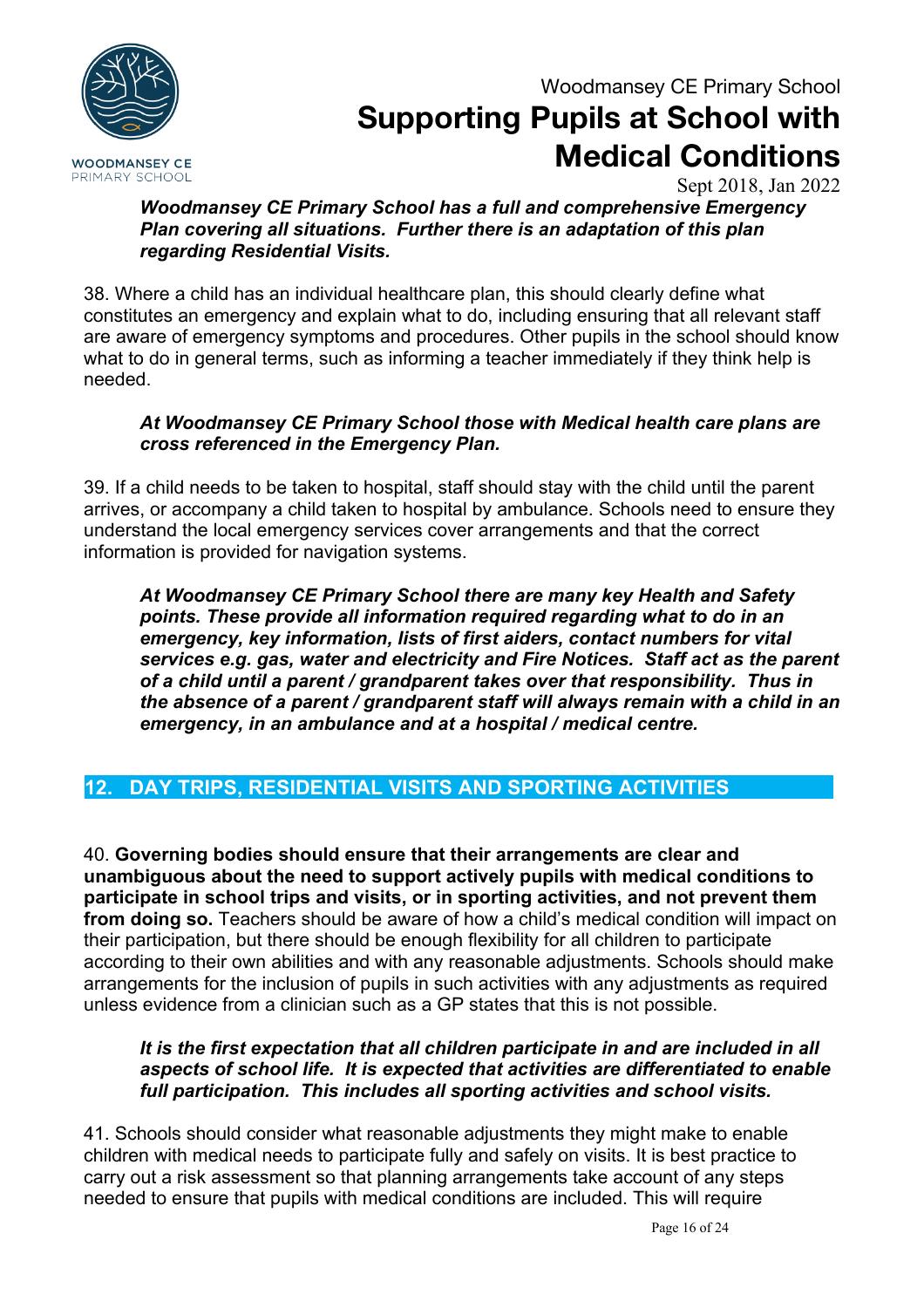

# **Supporting Pupils at School with Medical Conditions**

Sept 2018, Jan 2022

consultation with parents and pupils and advice from the relevant healthcare professional to ensure that pupils can participate safely. Please also see Health and Safety Executive (HSE) guidance on school trips.

- *At Woodmansey CE Primary School, the leader of the residential visit and the Educational Visits Coordinator are responsible for working with the S.E.N.D.Co and Inclusion Manager to ensure the appropriate staff produce the necessary Risk Assessment including the Heath Care Plan adapted for the new circumstances of a Residential Visit.*
- *As school visits are a regular feature of life at Woodmansey CE Primary School including the attendance at Sporting Events, provision for these should be included in the original Health Care Plan.*

### **13. OTHER ISSUES FOR CONSIDERATION**

Governing bodies may want the school's policy to refer to:

home-to-school transport – this is the responsibility of local authorities, who may find it helpful to be aware of a pupil's individual healthcare plan and what it contains, especially in respect of emergency situations. This may be helpful in developing transport healthcare plans for pupils with life-threatening conditions;

#### *At Woodmansey CE Primary School a Health Care Plan would be expected to include reference to home-to-school transport and shared with those arranging transport.*

defibrillators – sudden cardiac arrest is when the heart stops beating and can happen to people at any age and without warning. When it does happen, quick action (in the form of early CPR and defibrillation) can help save lives. A defibrillator is a machine used to give an electric shock to restart a patient's heart when they are in cardiac arrest. Modern defibrillators are easy to use, inexpensive and safe. Schools are advised to consider purchasing a defibrillator as part of their first-aid equipment. If schools install a defibrillator for general use, they should notify the local NHS ambulance service of its location. Staff members appointed as first-aiders should already be trained in the use of CPR and may wish to promote these techniques more widely in the school, amongst both teachers and pupils alike;

#### • *Woodmansey CE Primary School is to take advantage of this new regulation and to provide a defibrillator at the Medical Centre. The local NHS ambulance service will be informed when it is installed.*

• asthma inhalers – once regulations are changed, schools will be able to hold asthma inhalers for emergency use. This is entirely voluntary, and the Department of Health is publishing a protocol, which will provide further information.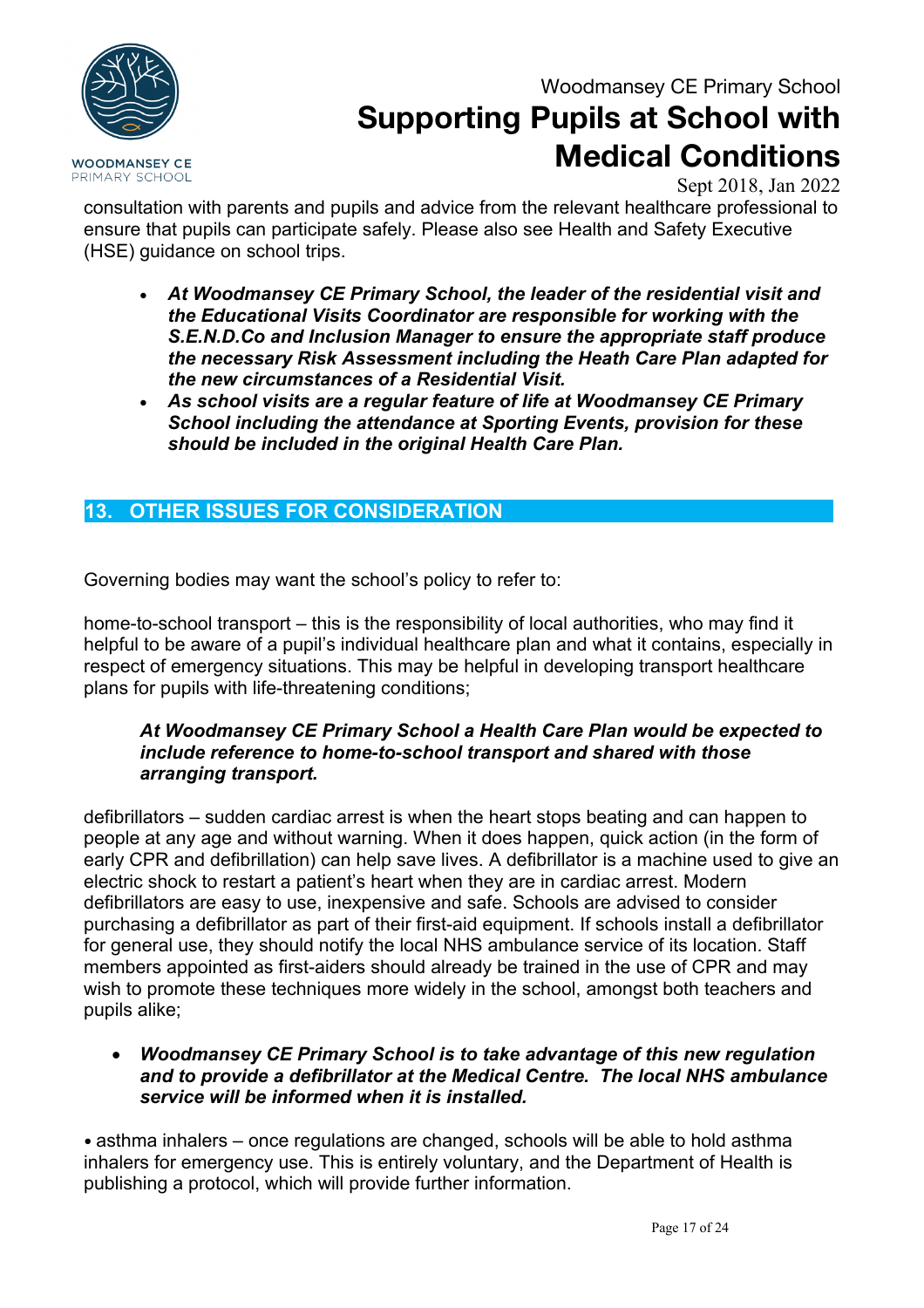

## **Supporting Pupils at School with Medical Conditions**

Sept 2018, Jan 2022

• *Woodmansey CE Primary School is to take advantage of this new regulation and to provide purple Emergency Asthma Bags, which can be taken on a visit, be carried by staff supporting sporting events and stored at the Medical Centre.*

### **14. UNACCEPTABLE PRACTICE**

43. **Governing bodies should ensure that the school's policy is explicit about what practice is not acceptable.** Although school staff should use their discretion and judge each case on its merits with reference to the child's individual healthcare plan, it is not generally acceptable practice to:

- prevent children from easily accessing their inhalers and medication and administering their medication when and where necessary;
	- *At Woodmansey CE Primary School, parents indicate if they wish inhalers to be kept centrally or to be worn by the child for example within a belt bag. This facilitates immediate administration.*
	- *Children are not allowed to keep inhalers in book bags, which could delay administration. A record file with centrally held inhalers is kept by the medical lockers so all usage can be monitored.*
	- *Medical bags for each year group are positioned central to the school in the Staff Room. All personal medication is kept here. It is under the supervision of the Lead First Aider but easily accessible to staff.*
- assume that every child with the same condition requires the same treatment;
- ignore the views of the child or their parents; or ignore medical evidence or opinion (although this may be challenged);
	- *At Woodmansey CE Primary School every child with a Medical Condition will be seen as an individual case and treated as such.*
- send children with medical conditions home frequently or prevent them from staying for normal school activities, including lunch, unless this is specified in their individual healthcare plans;
	- *At Woodmansey CE Primary School it is expected that all children are included in all opportunities and expected to strive for 100% attendance.*
- if the child becomes ill, send them to the school office or medical room unaccompanied or with someone unsuitable;
	- *At Woodmansey CE Primary School if a child requires medical attention an adult would take the child to the Lead First Aider or send for the nearest first aider if it was inappropriate for the child to be moved. There are first aiders attached to every year group.*
	- *A responsible child accompanied by a friend may be expected to present itself to the Lead First Aider for a small graze.*
- penalise children for their attendance record if their absences are related to their medical condition, e.g. hospital appointments;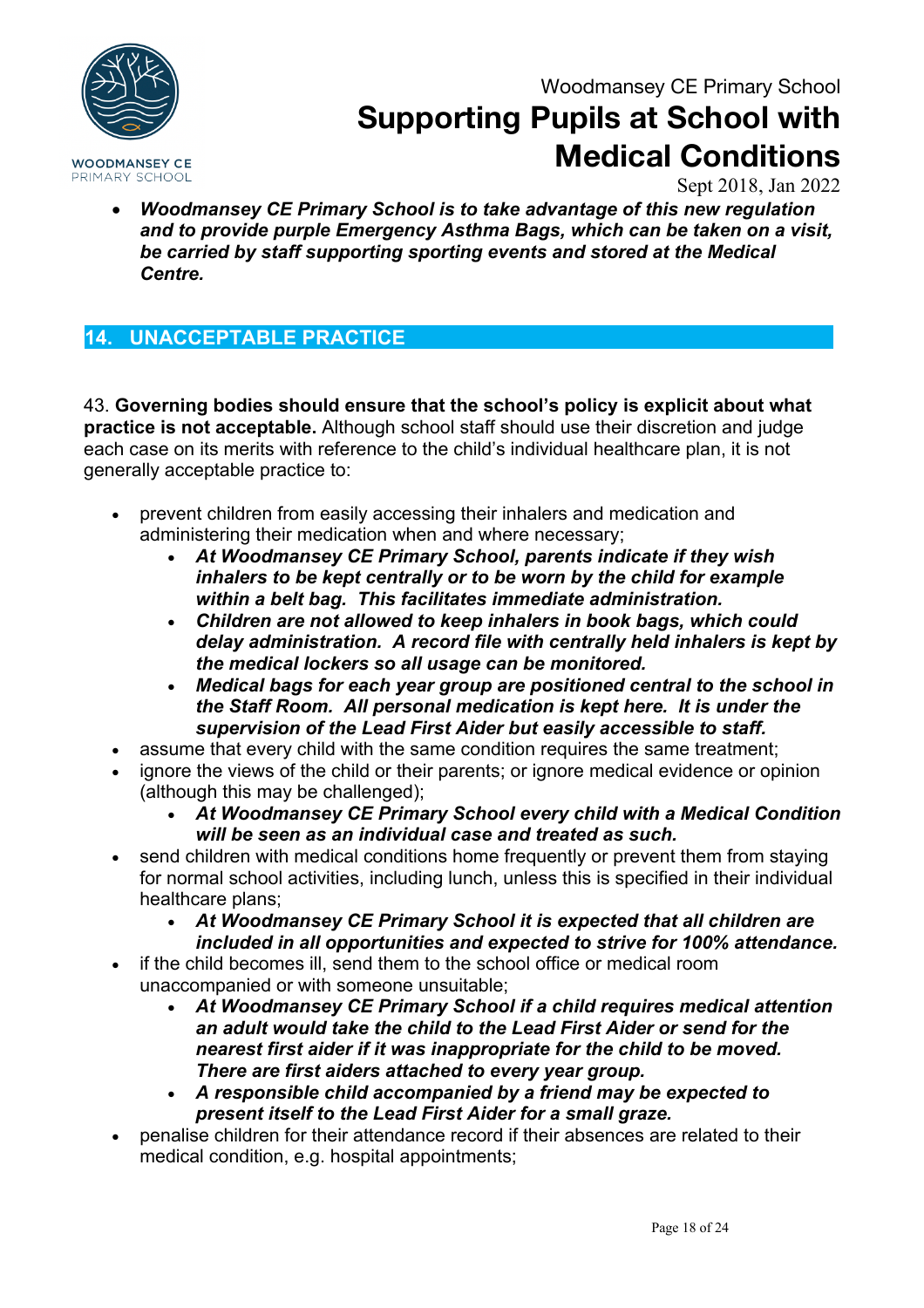

**Supporting Pupils at School with Medical Conditions**

Sept 2018, Jan 2022

- *At Woodmansey CE Primary School all medical appointments are authorised, though parents/carers are encouraged wherever possible to arrange these out of learning hours.*
- prevent pupils from drinking, eating or taking toilet or other breaks whenever they need to in order to manage their medical condition effectively;
	- *All children have access to water at any time. No child with a medical condition would be deprived from taking necessary food, breaks or from visiting the toilet.*
	- *Generally speaking all children have open access to the toilets unless the child is deliberately and unnecessarily wasting time with no medical need.*
- require parents, or otherwise make them feel obliged, to attend school to administer medication or provide medical support to their child, including with toileting issues. No parent should have to give up working because the school is failing to support their child's medical needs; or

*At Woodmansey CE Primary School, the Health Care Plan for a Pupil with a Medical Condition will always ensure that staffing is in place within the school to provide for all medical support including toileting and administration of medicines.* 

*This does not include the administration of a short course of medicine for a brief illness. For short-term illnesses requiring a course of antibiotics for example, we request that parents make arrangements for the administration of medicines. It is normally possible for a dose to be given three times a day avoiding the need for a dose during normal school hours. If necessary, we request a parent, or a person designated by the parent, attends the school at the appropriate times to administer the medicine.* 

*Whenever there is a long-term requirement for medical support during school time, the school WILL support the child/family. In these circumstances medicines will be administered. This will be agreed in advance to ensure that needs are properly met.*

- prevent children from participating, or create unnecessary barriers to children participating in any aspect of school life, including school trips, e.g. by requiring parents to accompany the child.
	- *Woodmansey CE Primary is a fully inclusive school. Provision is made for all children to participate in all aspects of school life. Parents are not expected to attend a school visit on which their child is participating. Everything possible is done to ensure any Medical Condition or Disability is accounted for. (Non Medical behavioural issues may result in pupils not being able to take part in extended school provision, if the behaviour of the child poses a risk to the child and/or others).*

#### **15. LIABILITY AND INDEMNITY**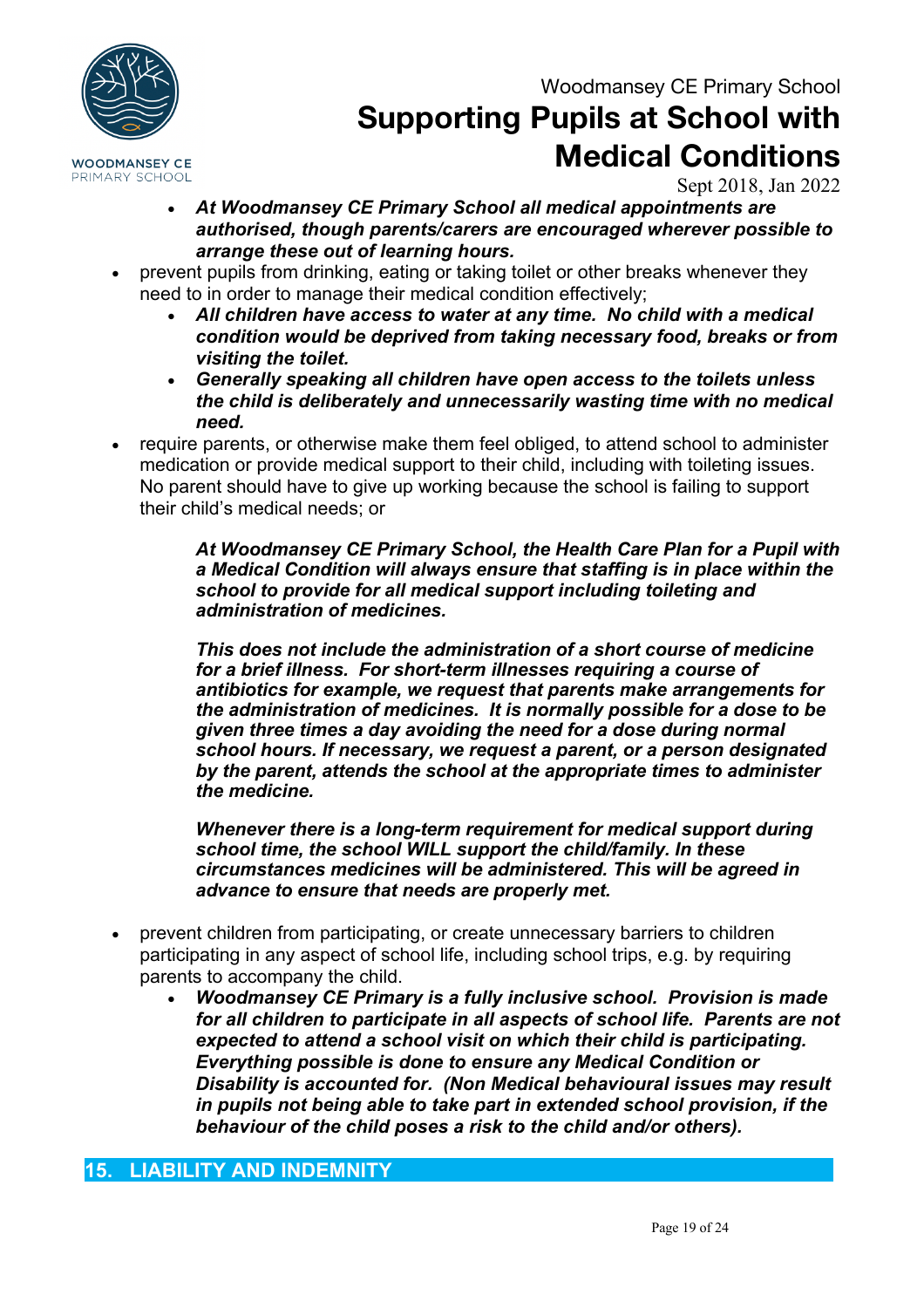**WOODMANSEY CE** PRIMARY SCHOOL

### Woodmansey CE Primary School

## **Supporting Pupils at School with Medical Conditions**

Sept 2018, Jan 2022

44. **Governing bodies of maintained schools and management committees of PRUs should ensure that the appropriate level of insurance is in place and appropriately reflects the level of risk. Proprietors of academies should ensure that either the appropriate level of insurance is in place or that the academy is a member of the Department for Education's Risk Protection Arrangements (RPA),** a scheme provided specifically for academies. It is important that the school policy sets out the details of the school's insurance arrangements, which cover staff providing support to pupils with medical conditions. Insurance policies should be accessible to staff providing such support.

45. Insurance policies should provide liability cover relating to the administration of medication, but individual cover may need to be arranged for any healthcare procedures. The level and ambit of cover required must be ascertained directly from the relevant insurers. Any requirements of the insurance, such as the need for staff to be trained, should be made clear and complied with.

46. In the event of a claim alleging negligence by a member of staff, civil actions are likely to be brought against the employer.

*Woodmansey CE Primary School is fully insured through the East Riding of Yorkshire LA. The insurer will be informed if the school is supporting a pupil at school with a medical condition.*

### **16. COMPLAINTS**

47. **Governing bodies should ensure that the school's policy sets out how complaints may be made and will be handled concerning the support provided to pupils with medical conditions.** Should parents or pupils be dissatisfied with the support provided they should discuss their concerns directly with the school. If for whatever reason this does not resolve the issue, they may make a formal complaint via the school's complaints procedure. Making a formal complaint to the Department for Education should only occur if it comes within scope of section 496/497 of the Education Act 1996 and after other attempts at resolution have been exhausted. In the case of academies, it will be relevant to consider whether the academy has breached the terms of its Funding Agreement11, or failed to comply with any other legal obligation placed on it. Ultimately, parents (and pupils) will be able to take independent legal advice and bring formal proceedings if they consider they have legitimate grounds to do so.

*At Woodmansey CE Primary School we try very hard to uphold the aims and procedures described in this policy. However we recognise that despite every effort and safeguard parents/carers may feel the need to question actions and possibly complain.* 

*Initial contact should first be made with the school. Any general complaint that cannot initially be resolved by the class teacher will be passed to the Head of School.*

*If the problem is still unresolved, it will be passed to the Executive Head Teacher.* 

*Only if the Executive Head Teacher is unable to resolve the complaint or the*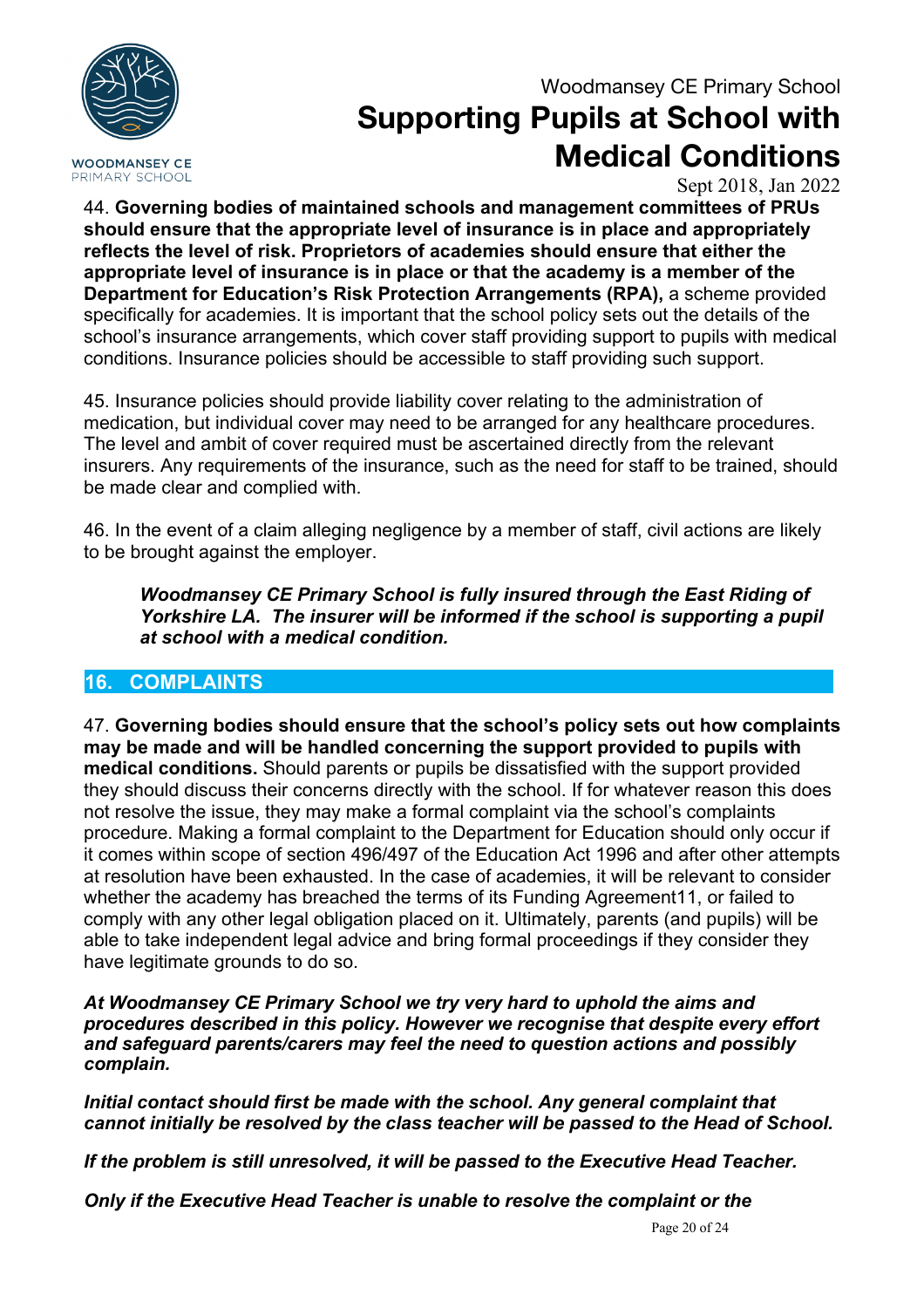**WOODMANSEY CE** PRIMARY SCHOOL

Woodmansey CE Primary School

# **Supporting Pupils at School with Medical Conditions**

Sept 2018, Jan 2022

*complainant is unwilling to contact the Executive Head Teacher should the complainant invoke more formal procedures by contacting the Chair of Governors.* 

*The Chair of governors will investigate the matter and respond to the complainant.* 

*If the Chair of Governors cannot resolve the matter, the matter will be referred to the Governing Body Complaints Committee. The committee will try to complete the investigation within two weeks.* 

**17. WOODMANSEY CE PRIMARY SCHOOL HEALTHCARE PLAN TEMPLATE**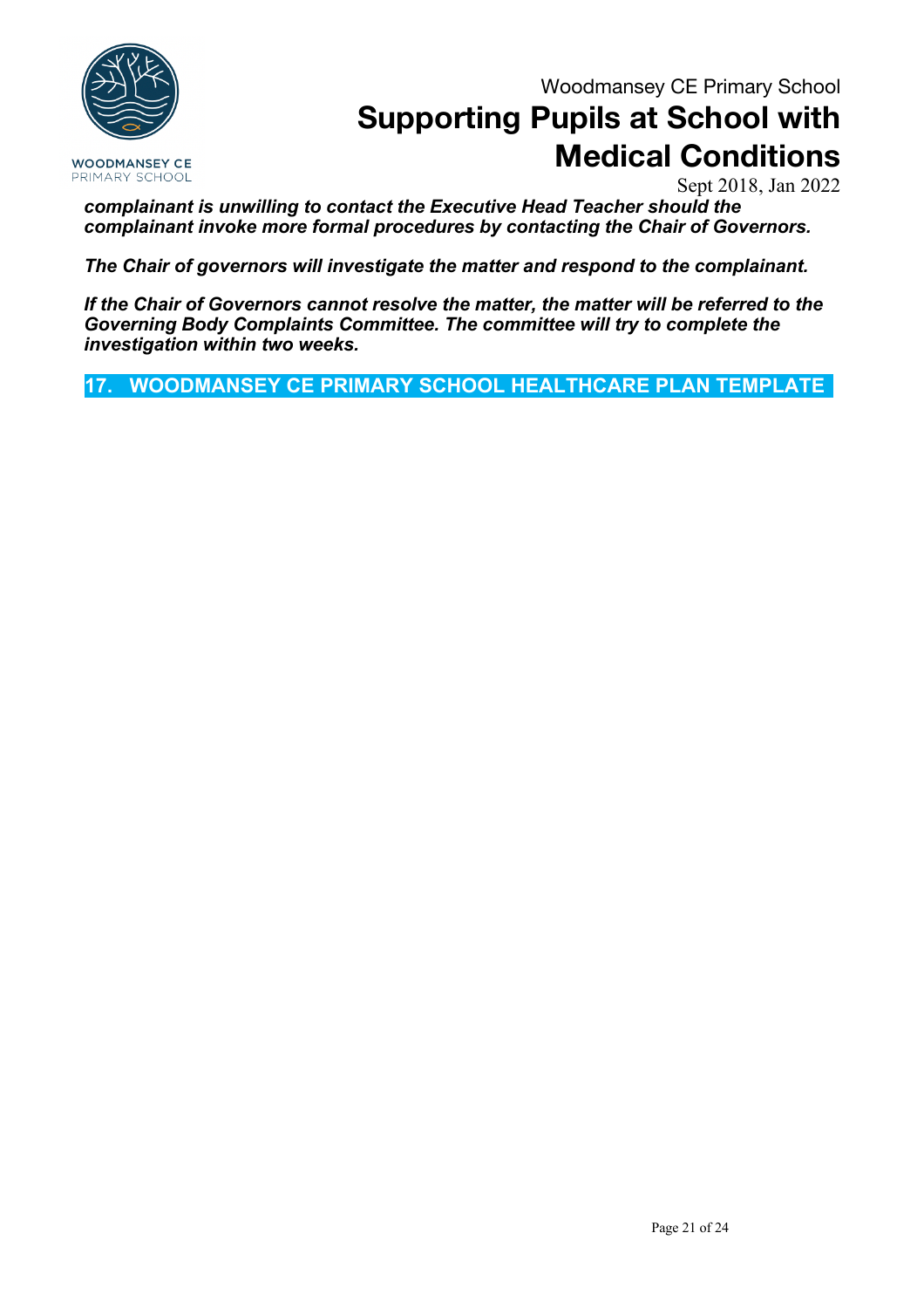

# **Supporting Pupils at School with Medical Conditions**

photo

 $S_{\mathfrak{q}}$ 

## Woodmansey CE Primary School Healthcare Plan

| Name                                                                                     |  |
|------------------------------------------------------------------------------------------|--|
| Date of Birth                                                                            |  |
| Date of creation of plan                                                                 |  |
| 3 named members of staff a supply                                                        |  |
| teacher can approach for further                                                         |  |
| advice                                                                                   |  |
| Parents/Carers                                                                           |  |
| and contact details                                                                      |  |
|                                                                                          |  |
| Name of member of staff writing and                                                      |  |
| leading on the healthcare plan                                                           |  |
| Names and professions of healthcare                                                      |  |
| workers and others involved in the                                                       |  |
| creation of the healthcare plan                                                          |  |
| The medical condition, its triggers, signs,                                              |  |
| symptoms and treatments                                                                  |  |
|                                                                                          |  |
|                                                                                          |  |
| Medication (dose, side effects and<br>storage)                                           |  |
| Other treatments, time, facilities,                                                      |  |
| equipment, testing                                                                       |  |
| Access to food and drink where this is                                                   |  |
| used to manage their condition                                                           |  |
| Dietary requirements                                                                     |  |
| Environmental issues e.g. crowded                                                        |  |
| corridors, travelling between lessons;                                                   |  |
|                                                                                          |  |
|                                                                                          |  |
| Specific support for the pupil's<br>educational, social and emotional needs              |  |
| for example, how absences will be                                                        |  |
| managed, requirements for extra time to                                                  |  |
| complete exams, use of rest periods or                                                   |  |
| additional support in catching up with                                                   |  |
| lessons, counselling sessions                                                            |  |
|                                                                                          |  |
|                                                                                          |  |
| The level of support needed (some                                                        |  |
| children will be able to take responsibility<br>for their own health needs) including in |  |
| emergencies. If a child is self-managing                                                 |  |
| their medication, this should be clearly                                                 |  |
| stated with appropriate arrangements for                                                 |  |
| monitoring                                                                               |  |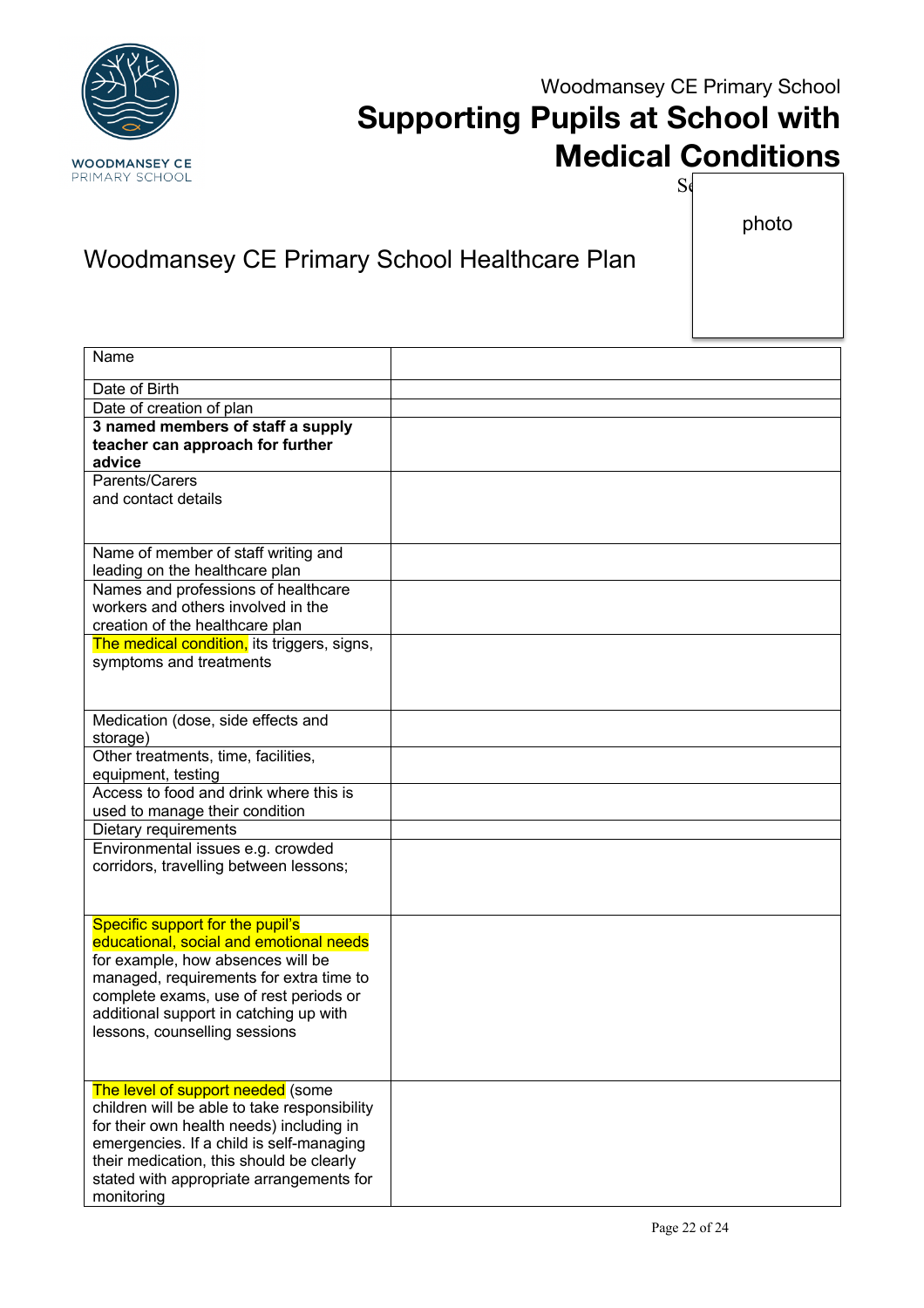

## **Supporting Pupils at School with Medical Conditions**

Sept 2018, Jan 2022

| Who will provide this support                                                                                                                                                                                                                  | Indicate their training needs, expectations<br>of their role | confirmation of<br>proficiency to              |
|------------------------------------------------------------------------------------------------------------------------------------------------------------------------------------------------------------------------------------------------|--------------------------------------------------------------|------------------------------------------------|
| <b>LIST BELOW</b>                                                                                                                                                                                                                              |                                                              | provide support<br>for the child's<br>medical  |
|                                                                                                                                                                                                                                                |                                                              | condition from a<br>healthcare<br>professional |
|                                                                                                                                                                                                                                                |                                                              |                                                |
|                                                                                                                                                                                                                                                |                                                              |                                                |
|                                                                                                                                                                                                                                                |                                                              |                                                |
|                                                                                                                                                                                                                                                |                                                              |                                                |
| Cover arrangements for when they are<br>unavailable;                                                                                                                                                                                           |                                                              |                                                |
| Who in the school needs to be aware of<br>the child's condition and the support<br>required                                                                                                                                                    |                                                              |                                                |
| Separate arrangements or procedures<br>required for school trips or other school<br>activities including sporting activities<br>outside of the normal school timetable<br>that will ensure the child can participate,<br>e.g. risk assessments |                                                              |                                                |
| <b>Confidentiality issues</b>                                                                                                                                                                                                                  |                                                              |                                                |
| What to do in an emergency                                                                                                                                                                                                                     |                                                              |                                                |
| Written permission from the headteacher<br>for medication to be administered by a<br>member of staff, or self-administered by<br>the pupil during school hours                                                                                 |                                                              |                                                |
|                                                                                                                                                                                                                                                | Signature                                                    |                                                |
| Written permission from parents for<br>medication to be administered by a                                                                                                                                                                      |                                                              |                                                |
| *member of staff, or *self-administered by                                                                                                                                                                                                     | Signature                                                    |                                                |
| the pupil during school hours<br>* delete as appropriate                                                                                                                                                                                       | Signature                                                    |                                                |
| Confirmation by parents that they agree<br>to what is written in the healthcare plan                                                                                                                                                           | Signature                                                    |                                                |
|                                                                                                                                                                                                                                                |                                                              |                                                |
|                                                                                                                                                                                                                                                | Signature                                                    |                                                |